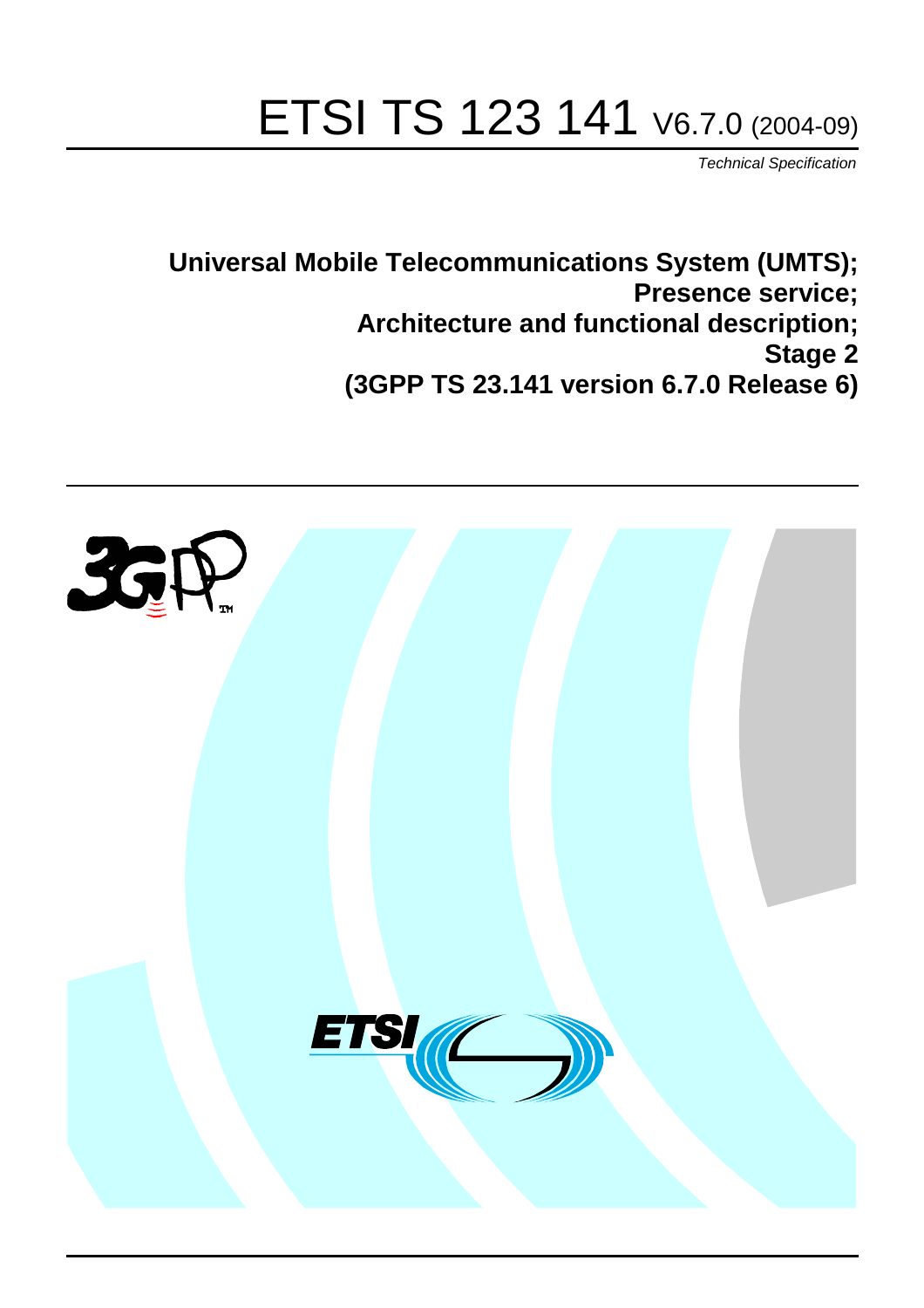Reference DTS/TSGS-0223141v670

> Keywords UMTS

#### **ETSI**

#### 650 Route des Lucioles F-06921 Sophia Antipolis Cedex - FRANCE

Tel.: +33 4 92 94 42 00 Fax: +33 4 93 65 47 16

Siret N° 348 623 562 00017 - NAF 742 C Association à but non lucratif enregistrée à la Sous-Préfecture de Grasse (06) N° 7803/88

#### **Important notice**

Individual copies of the present document can be downloaded from: [http://www.etsi.org](http://www.etsi.org/)

The present document may be made available in more than one electronic version or in print. In any case of existing or perceived difference in contents between such versions, the reference version is the Portable Document Format (PDF). In case of dispute, the reference shall be the printing on ETSI printers of the PDF version kept on a specific network drive within ETSI Secretariat.

Users of the present document should be aware that the document may be subject to revision or change of status. Information on the current status of this and other ETSI documents is available at <http://portal.etsi.org/tb/status/status.asp>

If you find errors in the present document, please send your comment to one of the following services: [http://portal.etsi.org/chaircor/ETSI\\_support.asp](http://portal.etsi.org/chaircor/ETSI_support.asp)

#### **Copyright Notification**

No part may be reproduced except as authorized by written permission. The copyright and the foregoing restriction extend to reproduction in all media.

> © European Telecommunications Standards Institute 2004. All rights reserved.

**DECT**TM, **PLUGTESTS**TM and **UMTS**TM are Trade Marks of ETSI registered for the benefit of its Members. **TIPHON**TM and the **TIPHON logo** are Trade Marks currently being registered by ETSI for the benefit of its Members. **3GPP**TM is a Trade Mark of ETSI registered for the benefit of its Members and of the 3GPP Organizational Partners.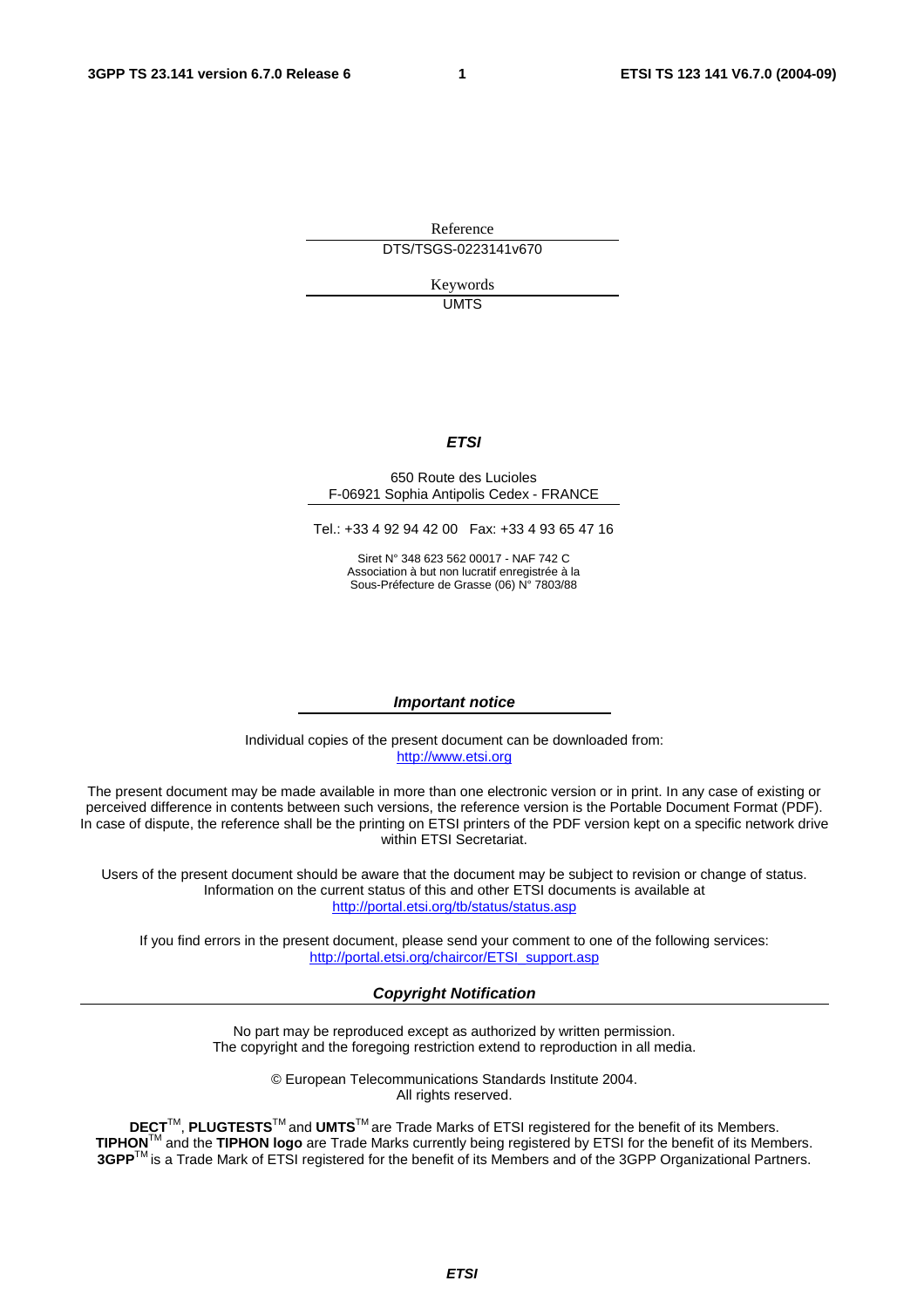## Intellectual Property Rights

IPRs essential or potentially essential to the present document may have been declared to ETSI. The information pertaining to these essential IPRs, if any, is publicly available for **ETSI members and non-members**, and can be found in ETSI SR 000 314: *"Intellectual Property Rights (IPRs); Essential, or potentially Essential, IPRs notified to ETSI in respect of ETSI standards"*, which is available from the ETSI Secretariat. Latest updates are available on the ETSI Web server ([http://webapp.etsi.org/IPR/home.asp\)](http://webapp.etsi.org/IPR/home.asp).

Pursuant to the ETSI IPR Policy, no investigation, including IPR searches, has been carried out by ETSI. No guarantee can be given as to the existence of other IPRs not referenced in ETSI SR 000 314 (or the updates on the ETSI Web server) which are, or may be, or may become, essential to the present document.

## Foreword

This Technical Specification (TS) has been produced by ETSI 3rd Generation Partnership Project (3GPP).

The present document may refer to technical specifications or reports using their 3GPP identities, UMTS identities or GSM identities. These should be interpreted as being references to the corresponding ETSI deliverables.

The cross reference between GSM, UMTS, 3GPP and ETSI identities can be found under <http://webapp.etsi.org/key/queryform.asp>.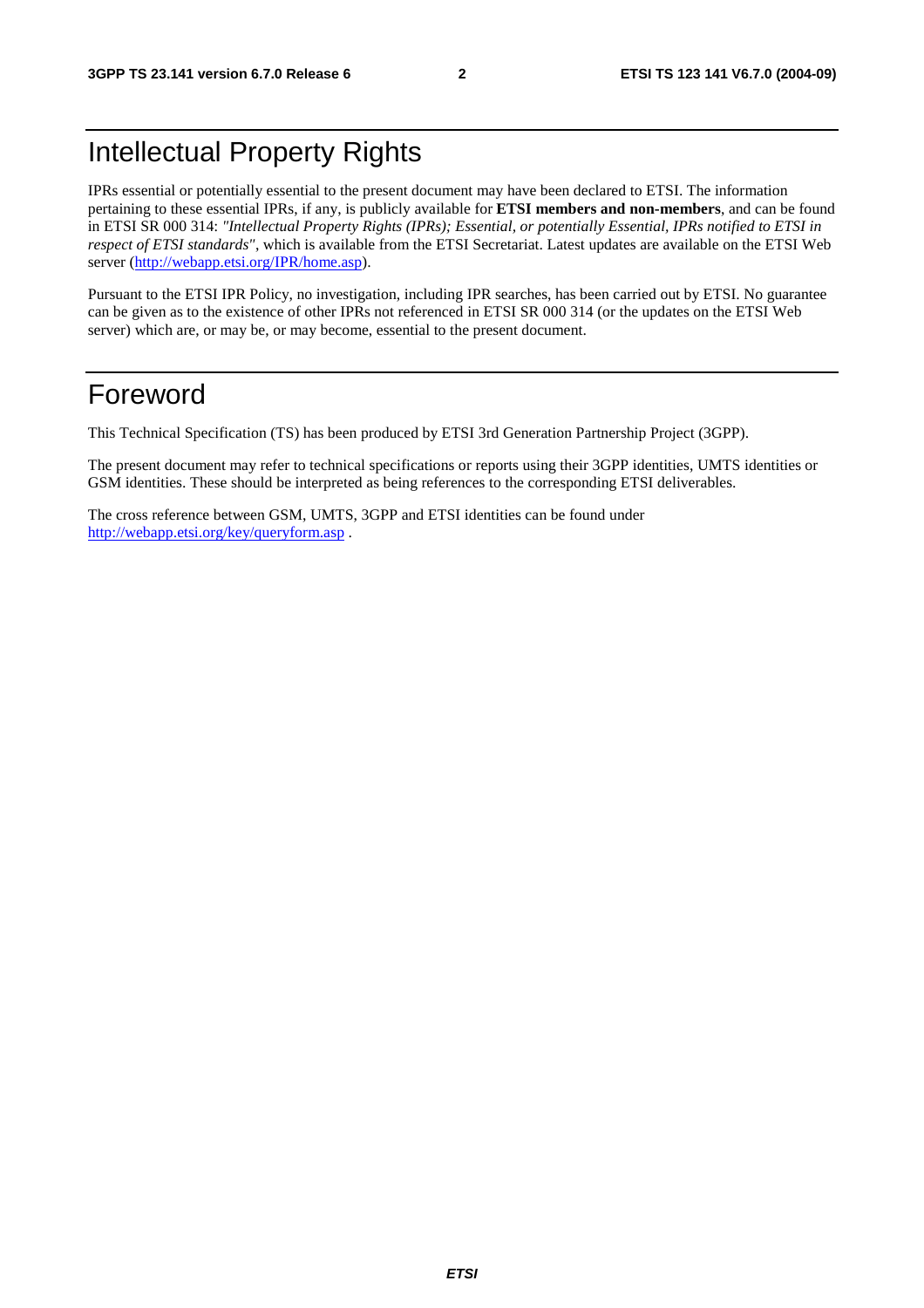$\mathbf{3}$ 

## Contents

| 1              |                                                                                            |  |  |  |  |
|----------------|--------------------------------------------------------------------------------------------|--|--|--|--|
| 2              |                                                                                            |  |  |  |  |
| 3              |                                                                                            |  |  |  |  |
| 3.1            |                                                                                            |  |  |  |  |
| 3.2            |                                                                                            |  |  |  |  |
|                |                                                                                            |  |  |  |  |
| $\overline{4}$ |                                                                                            |  |  |  |  |
| 4.1            |                                                                                            |  |  |  |  |
| 4.2<br>4.3     |                                                                                            |  |  |  |  |
|                |                                                                                            |  |  |  |  |
| 4.3.1          |                                                                                            |  |  |  |  |
| 4.3.2<br>4.3.3 |                                                                                            |  |  |  |  |
|                |                                                                                            |  |  |  |  |
| 4.3.4<br>4.3.5 |                                                                                            |  |  |  |  |
| 4.3.6          |                                                                                            |  |  |  |  |
| 4.3.7          |                                                                                            |  |  |  |  |
| 4.3.8          |                                                                                            |  |  |  |  |
| 4.3.9          |                                                                                            |  |  |  |  |
| 4.3.10         |                                                                                            |  |  |  |  |
| 4.3.11         |                                                                                            |  |  |  |  |
| 4.3.12         |                                                                                            |  |  |  |  |
| 4.3.13         |                                                                                            |  |  |  |  |
| 4.3.14         |                                                                                            |  |  |  |  |
| 4.3.15         |                                                                                            |  |  |  |  |
| 4.3.16         |                                                                                            |  |  |  |  |
| 4.4            |                                                                                            |  |  |  |  |
|                |                                                                                            |  |  |  |  |
| 5              |                                                                                            |  |  |  |  |
| 5.1            |                                                                                            |  |  |  |  |
| 5.2            |                                                                                            |  |  |  |  |
| 5.2.1          |                                                                                            |  |  |  |  |
| 5.2.1.1        |                                                                                            |  |  |  |  |
| 5.2.2          |                                                                                            |  |  |  |  |
| 5.2.2.1        |                                                                                            |  |  |  |  |
| 5.2.2.2        |                                                                                            |  |  |  |  |
| 5.2.2.3        |                                                                                            |  |  |  |  |
| 5.2.3          |                                                                                            |  |  |  |  |
| 5.3            |                                                                                            |  |  |  |  |
| 5.3.1          |                                                                                            |  |  |  |  |
| 5.3.2          |                                                                                            |  |  |  |  |
| 5.3.3          |                                                                                            |  |  |  |  |
| 5.3.4          |                                                                                            |  |  |  |  |
| 5.4            |                                                                                            |  |  |  |  |
| 5.4.1          |                                                                                            |  |  |  |  |
| 5.4.2          |                                                                                            |  |  |  |  |
| 5.4.3          |                                                                                            |  |  |  |  |
| 5.4.4          |                                                                                            |  |  |  |  |
| 5.4.5          | Presence Server located in the external Internet, Watcher application located in the IMS20 |  |  |  |  |
| 5.5            |                                                                                            |  |  |  |  |
| 6              |                                                                                            |  |  |  |  |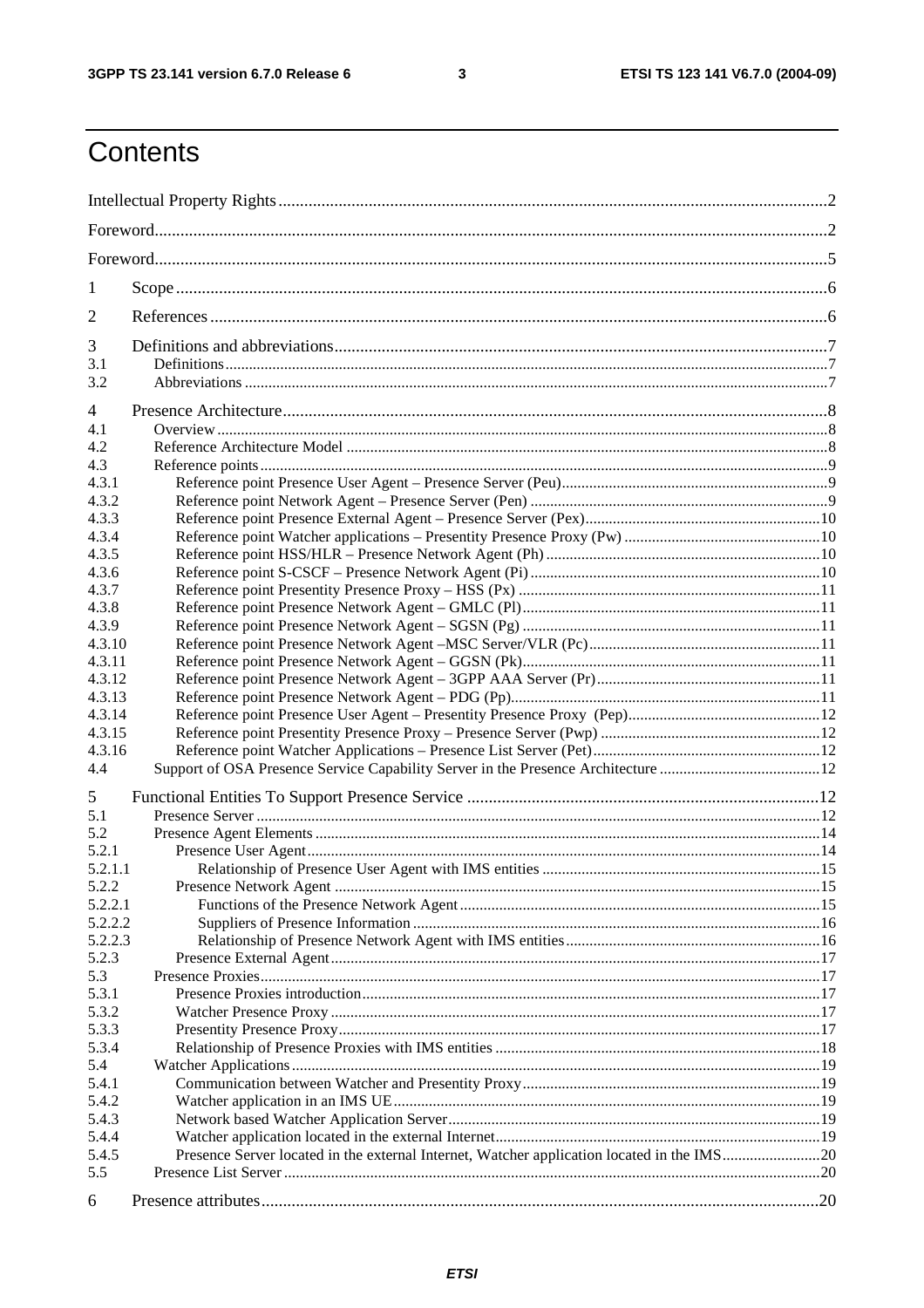| 6.1     |                                                                                             |     |  |  |  |  |
|---------|---------------------------------------------------------------------------------------------|-----|--|--|--|--|
| 6.1.1   |                                                                                             |     |  |  |  |  |
| 6.1.2   |                                                                                             |     |  |  |  |  |
| 6.2     |                                                                                             |     |  |  |  |  |
| 7       |                                                                                             | .22 |  |  |  |  |
| 8       |                                                                                             |     |  |  |  |  |
|         | <b>Annex A (informative):</b>                                                               |     |  |  |  |  |
| A.1     |                                                                                             |     |  |  |  |  |
| A.2     |                                                                                             |     |  |  |  |  |
| A.2.1   |                                                                                             |     |  |  |  |  |
| A.2.2   |                                                                                             |     |  |  |  |  |
| A.2.2.1 |                                                                                             |     |  |  |  |  |
| A.2.3   |                                                                                             |     |  |  |  |  |
| A.2.3.1 | Updating presence information by terminals without support of the Pep reference point 27    |     |  |  |  |  |
| A.2.3.2 |                                                                                             |     |  |  |  |  |
| A.2.3.3 |                                                                                             |     |  |  |  |  |
| A.2.3.4 |                                                                                             |     |  |  |  |  |
| A.2.4   |                                                                                             |     |  |  |  |  |
| A.2.4.1 | IMS based Watcher and presentity in the same or different IM-CN subsystem 30                |     |  |  |  |  |
| A.2.5   | Presence User Agent subscribing to watcher list and receiving notification of a new watcher |     |  |  |  |  |
|         |                                                                                             |     |  |  |  |  |
|         | <b>Annex B (Informative):</b>                                                               |     |  |  |  |  |
|         | <b>Annex C</b> (informative):                                                               |     |  |  |  |  |
|         |                                                                                             |     |  |  |  |  |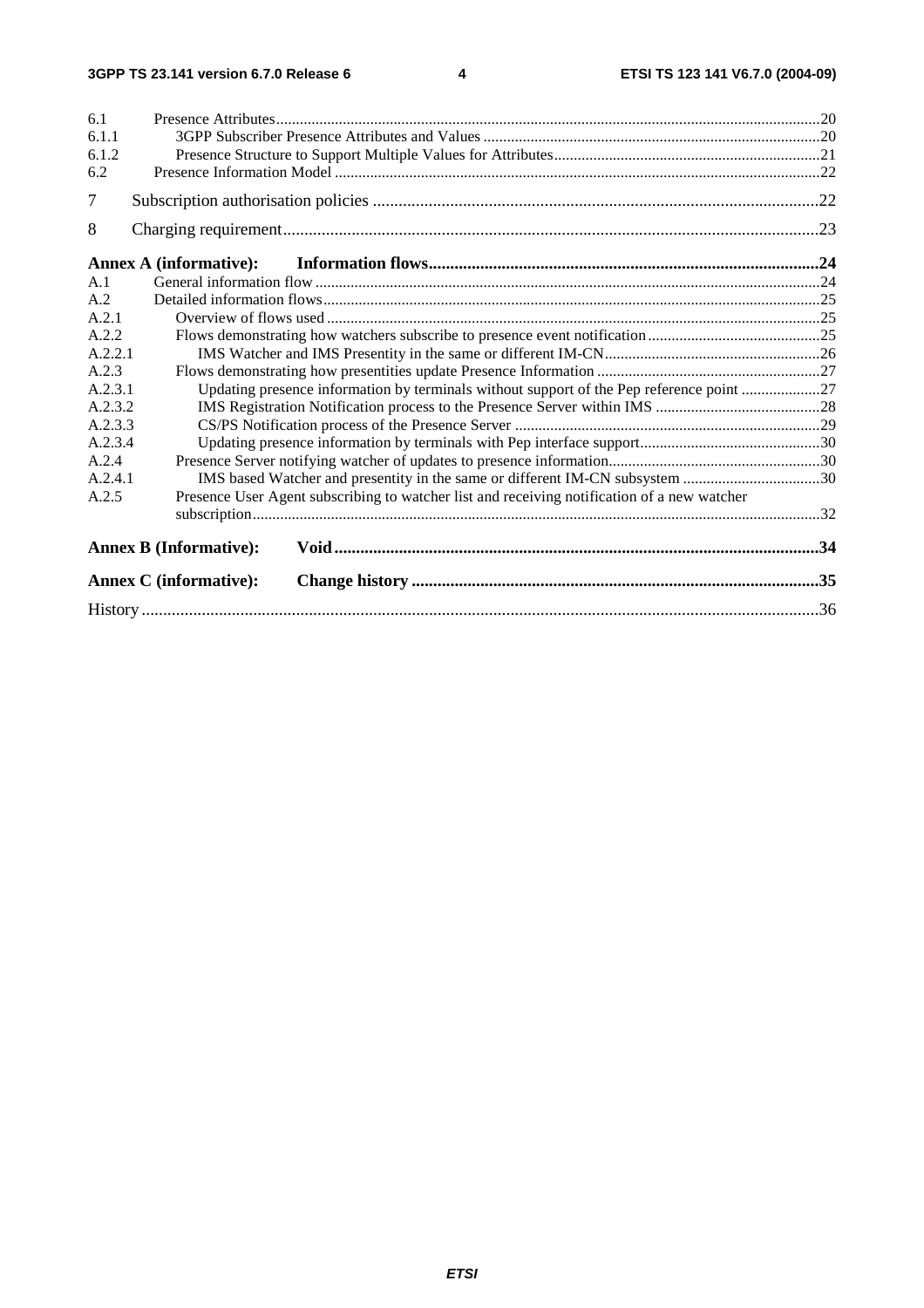## Foreword

This Technical Specification has been produced by the 3<sup>rd</sup> Generation Partnership Project (3GPP).

The contents of the present document are subject to continuing work within the TSG and may change following formal TSG approval. Should the TSG modify the contents of the present document, it will be re-released by the TSG with an identifying change of release date and an increase in version number as follows:

Version x.y.z

where:

- x the first digit:
	- 1 presented to TSG for information;
	- 2 presented to TSG for approval;
	- 3 or greater indicates TSG approved document under change control.
- y the second digit is incremented for all changes of substance, i.e. technical enhancements, corrections, updates, etc.
- z the third digit is incremented when editorial only changes have been incorporated in the document.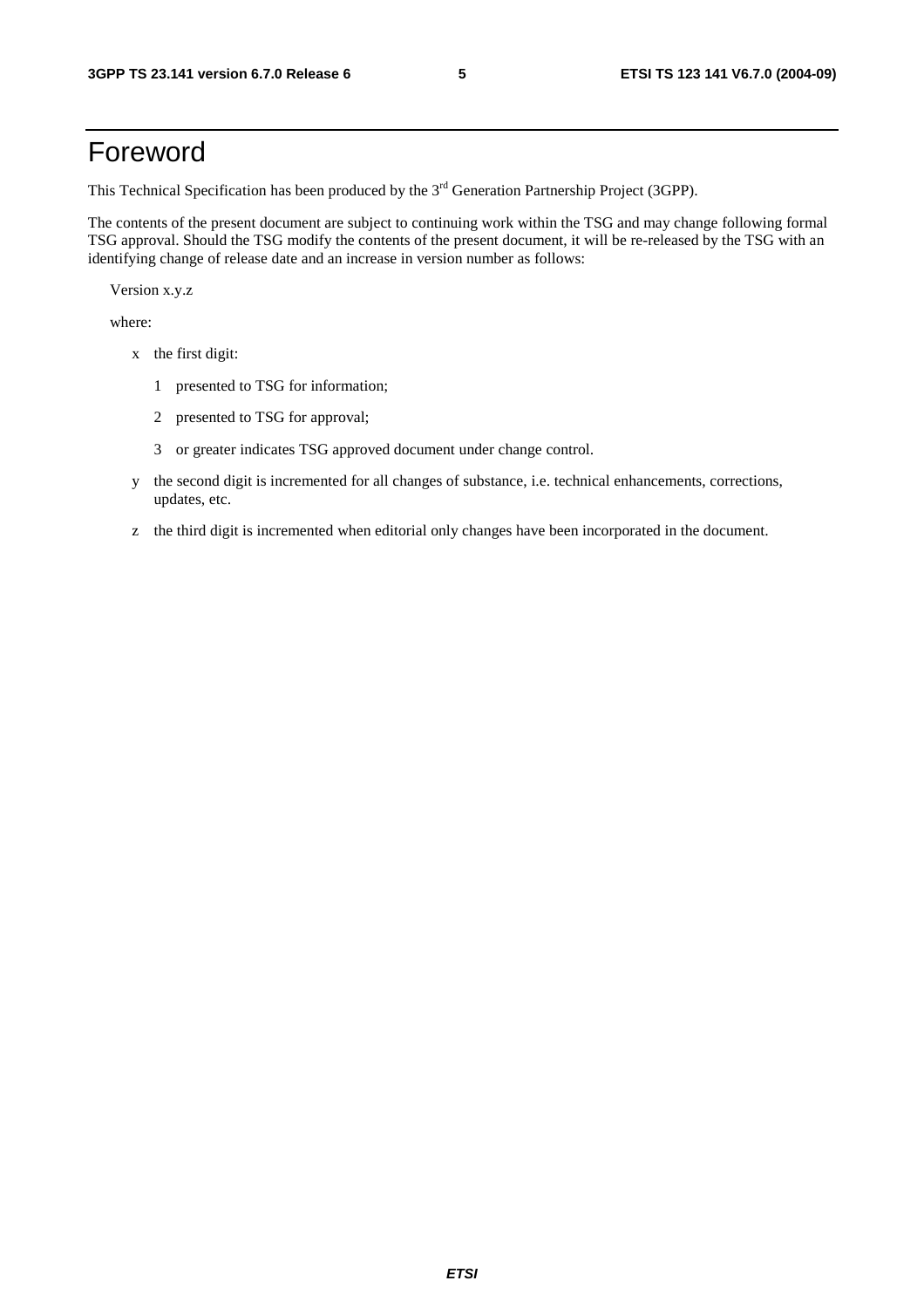## 1 Scope

The present document describes the stage 2 description (architectural solution and functionalities) for the Presence Service, which includes the elements necessary to realise the stage 1 requirements in 3GPP TS 22.141 [2].

The present document includes information applicable to network operators, service providers and manufacturers.

## 2 References

The following documents contain provisions which, through reference in this text, constitute provisions of the present document.

- References are either specific (identified by date of publication, edition number, version number, etc.) or non-specific.
- For a specific reference, subsequent revisions do not apply.
- For a non-specific reference, the latest version applies. In the case of a reference to a 3GPP document (including a GSM document), a non-specific reference implicitly refers to the latest version of that document *in the same Release as the present document*.
- [1] 3GPP TR 21.905: "Vocabulary for 3GPP Specifications".
- [2] 3GPP TS 22.141: "Presence service; Stage 1".
- [3] Common Presence and Instant Messaging (CPIM) Presence Information Data Format, Internet Draft http://www.ietf.org/internet-drafts/draft-ietf-impp-cpim-pidf-05.txt, May 2002

Editor's note: The above document is not yet published as an RFC, where possible the reference should be converted to an RFC prior to approval of this document.

[4] Session Initiation Protocol (SIP) Extensions for Presence, Internet-Draft http://www.ietf.org/internet-drafts/draft-ietf-simple-presence-07.txt, May 2002

Editor's note: The above document is not yet published as an RFC, where possible the reference should be converted to an RFC prior to approval of this document.

- [5] 3GPP TS 33.203: "3G security; Access security for IP-based services".
- [6] 3GPP TS 32.200: "Telecommunication management; Charging management; Charging principles".
- [7] 3GPP TS 32.225: "Telecommunication management; Charging management; Charging data description for the IP Multimedia Subsystem (IMS)".
- [8] 3GPP TS 33.210: "3G security; Network Domain Security (NDS); IP network layer security".
- [9] 3GPP TS 23.228: "IP Multimedia Subsystem (IMS); Stage 2".
- [10] 3GPP TS 23.218: "IP Multimedia (IM) session handling; IM call model; Stage 2".
- [11] IETF RFC 3265: "Session Initiation Protocol (SIP) Event Notification"
- [12] A Session Initiation Protocol (SIP) Event Notification Extension for Resource Lists, Internet-Draft,<http://search.ietf.org/internet-drafts/draft-ietf-simple-event-list-05.txt> August 2004

Editor's note: The above document is not yet published as an RFC, where possible the reference should be converted to an RFC prior to approval of this document.

[13] 3GPP TS 29.061: "Interworking between the Public Land Mobile Network (PLMN) supporting Packet Based services and Packet Data Networks (PDN)".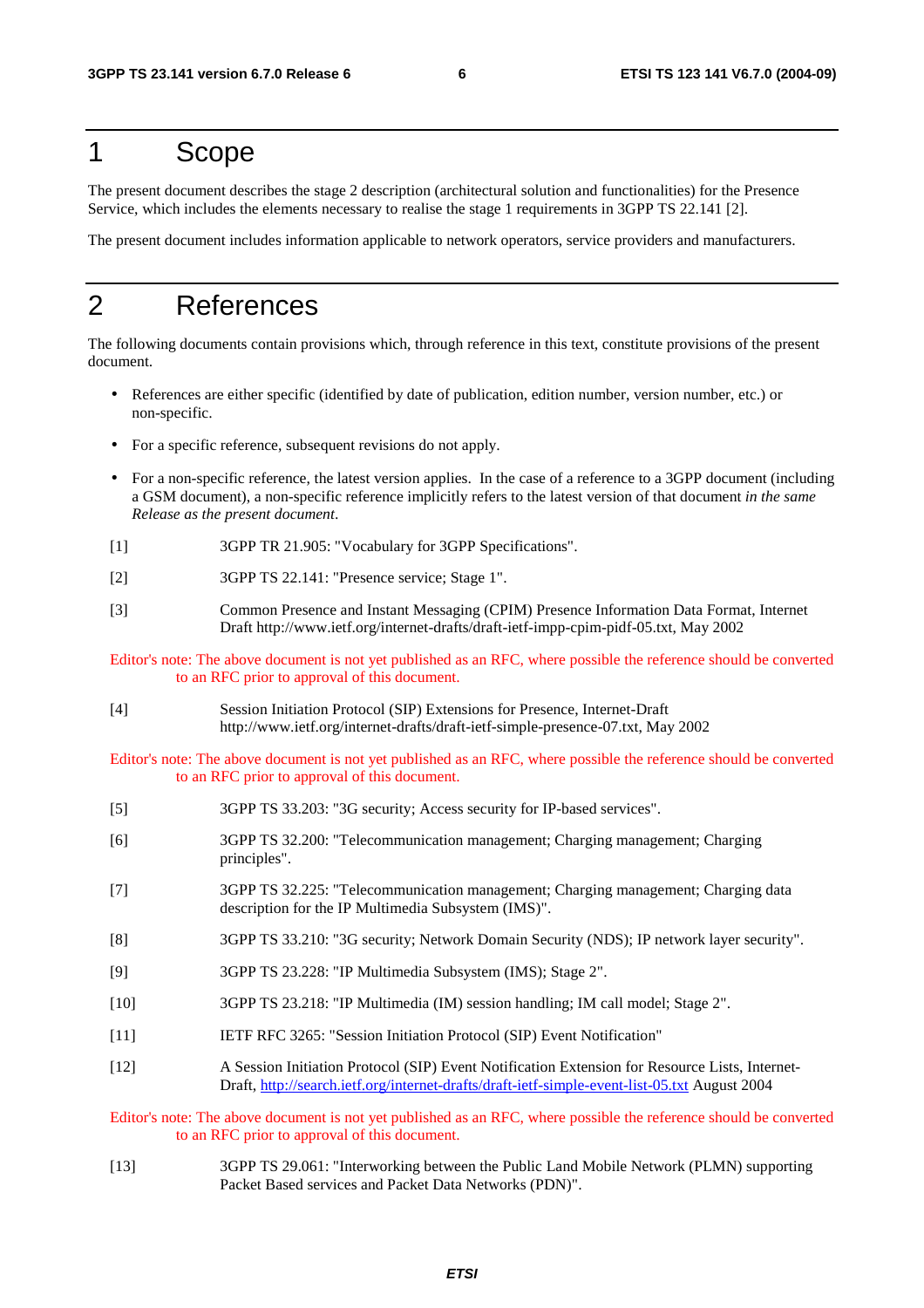- [14] 3GPP TS 23.271: "Location Services (LCS); Functional description; Stage 2".
- [15] 3GPP TS 23.127: "Virtual Home Environment (VHE) / Open Service Access (OSA); Stage 2".
- [16] IETF RFC 2778: "A Model for Presence and Instant Messaging".
- [17] IETF RFC 2779: "Instant Messaging / Presence Protocol Requirements".
- [18] 3GPP TS 23.002: "Network architecture".
- [19] 3GPP TS 23.234: "3GPP system to Wireless Local Area Network (WLAN) interworking; System description".
- [20] LIF TS 101: "Mobile Location Protocol Specification"(Location Interoperability Forum 2001) [Available at http://www.openmobilealliance.org].

## 3 Definitions and abbreviations

## 3.1 Definitions

For the purposes of the present document, the terms and definitions defined in 3GPP TR 21.905 [1] and 3GPP TS 22.141 [2] and the following apply:

| <b>Presence List Server</b>      | functional entity that stores grouped lists of watched presentities and enables a Watcher<br>Application to subscribe to the presence of multiple presentities using a single<br>transaction |
|----------------------------------|----------------------------------------------------------------------------------------------------------------------------------------------------------------------------------------------|
| <b>Presence Network Agent</b>    | network located element that collects and sends network related presence information<br>on behalf of the presentity to a presence server                                                     |
| <b>Presentity Presence Proxy</b> | functional entity that provides presentity related functionality such as determining the<br>presence server associated with a presentity                                                     |
| <b>Presence Server</b>           | network entity responsible for managing presence information on behalf of a presence<br>entity                                                                                               |
| <b>Presence User Agent</b>       | a terminal or network located element that collects and sends user related presence<br>information to a presence server on behalf of a Principal                                             |
| <b>Watcher Presence Proxy</b>    | a functional entity that provides watcher related function such as authentication of<br>watchers                                                                                             |

## 3.2 Abbreviations

For the purposes of the present document, the abbreviations in 3GPP TR 21.905 [1] and 3GPP TS 22.141 [2] and the following apply:

| AAA    | Authentication, Authorisation and Accounting              |
|--------|-----------------------------------------------------------|
| CAMEL  | Customised Applications for Mobile network Enhanced Logic |
| CAP    | <b>CAMEL Application Part</b>                             |
| CGI    | Cell Global Identity                                      |
| CS.    | Circuit Switched                                          |
| CSCF   | <b>Call Session Control Function</b>                      |
| GGSN   | Gateway GPRS Support Node                                 |
| GMLC   | Gateway Mobile Location Center                            |
| GPRS   | General Packet Radio Service                              |
| HLR.   | <b>Home Location Register</b>                             |
| HSS    | Home Subscriber Server                                    |
| HTTP   | <b>Hyper Text Transport Protocol</b>                      |
| I-CSCF | Interrogating CSCF                                        |
| IETF   | <b>Internet Engineering Task Force</b>                    |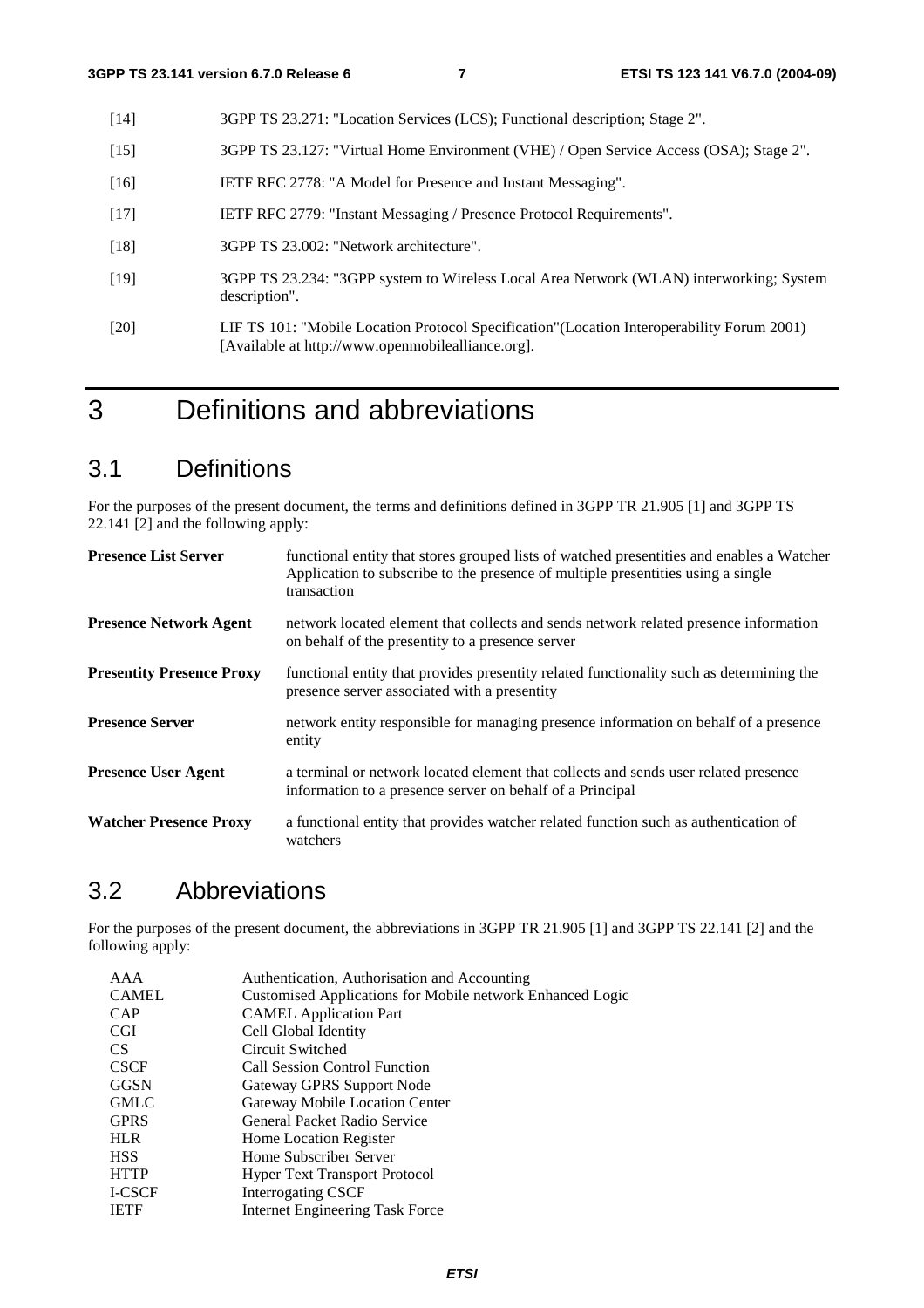| <b>IMS</b>    | IP Multimedia Subsystem                   |
|---------------|-------------------------------------------|
| <b>ISDN</b>   | <b>Integrated Service Digital Network</b> |
| LIF           | <b>Location Interoperability Forum</b>    |
| <b>MAP</b>    | <b>Mobile Application Part</b>            |
| <b>MSC</b>    | Mobile Switching Center                   |
| <b>MSISDN</b> | Mobile Subscriber ISDN Number             |
| P-CSCF        | Proxy CSCF                                |
| <b>PDG</b>    | Packet Data Gateway                       |
| <b>PLMN</b>   | Public Land Mobile Network                |
| PS            | Packet Switched                           |
| <b>PUA</b>    | Presence User Agent                       |
| <b>RFC</b>    | <b>Request For Comments</b>               |
| SAI           | Service Area Identity                     |
| <b>S-CSCF</b> | <b>Serving CSCF</b>                       |
| <b>SGSN</b>   | Serving GPRS Support Node                 |
| <b>SIP</b>    | <b>Session Initiation Protocol</b>        |
| <b>SMS</b>    | <b>Short Message Service</b>              |
| UE            | User Equipment                            |
| URL           | Uniform Resource Locator                  |
| <b>WAP</b>    | Wireless Access Protocol                  |
| <b>WLAN</b>   | Wireless Local Area Network               |
| WML           | Wireless Markup Language                  |
| WV            | Wireless Village                          |
|               |                                           |

## 4 Presence Architecture

## 4.1 Overview

The Presence Service provides the ability for the home network to manage presence information of a user"s device, service or service media even whilst roaming. A user"s presence information may be obtained through input from the user, information supplied by network entities or information supplied by elements external to the home network. Consumers of presence information, watchers, may be internal or external to the home network.

## 4.2 Reference Architecture Model

The generic reference architectural model for providing presence service is depicted in Figure 4.2-1 below. The details of the elements in the figure (eg agents, proxies) are provided in clause 5.

The mapping of the Presence Service functional elements and reference points to the functional elements and reference points in the 3GPP Network Architecture 3GPP TS 23.002 [18] is defined in clauses 4.3 and clause 5.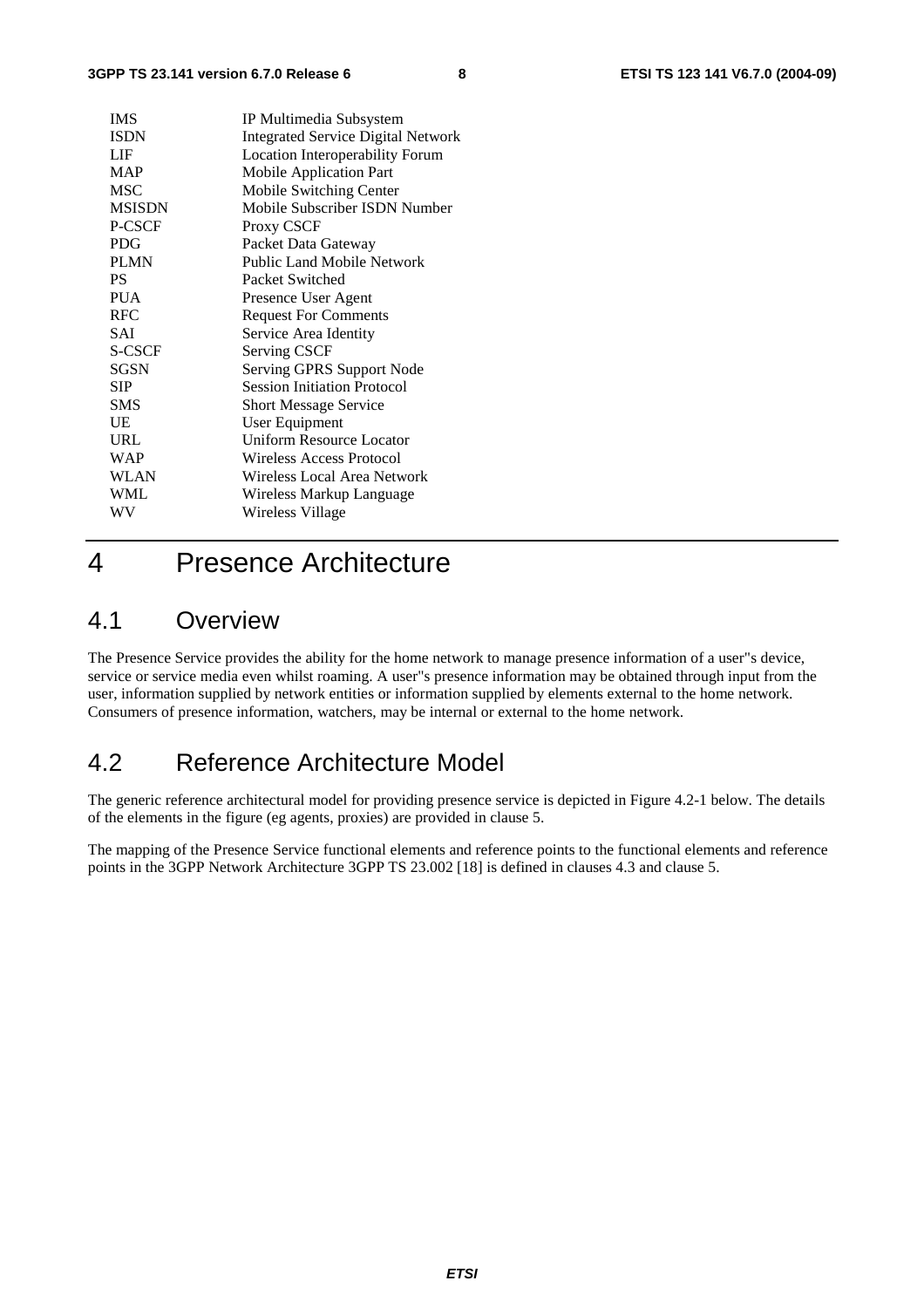

Interfaces Ph, Pi, Pc, Pg, Pk and Pl are based on existing Release 5 procedures e.g. CAMEL, MAP, CAP, RADIUS, ISC, Cx, Sh. The Pr, Pp interfaces are based on existing Release 6 procedures of the 3GPP- WLAN interworking architecture.

#### **Figure 4.2-1: Reference architecture to support a presence service**

## 4.3 Reference points

## 4.3.1 Reference point Presence User Agent – Presence Server (Peu)

This reference point shall allow the Presence User Agent to manage subscription authorization policies.

IPv6 shall be supported for all functionalities required from a Presence User Agent that supports the Peu reference point. An IPv6 capable 3GPP UE shall use IPv6 when accessing Peu.

This reference point uses capabilities defined for the Ut reference point as defined in 3GPP TS 23.002 [18].

## 4.3.2 Reference point Network Agent – Presence Server (Pen)

This reference point shall allow a presentity"s presence information to be supplied to the Presence Server. [3] provides guidelines for such an interface. The transport on this reference point shall not impose any limitations to the size of the presence information.

Pen shall provide mechanisms for the Network Agent to manage subscription authorisation policies.

Pen shall provide mechanisms for the Network Agent to supply or update only a certain subset of the presentity's presence information to the Presence Server.

Pen shall provide mechanisms for activating or deactivating the reporting of Presence Information for a given presentity from the network entities within the PLMN.

In order to provide the all the functionalities required on this reference point, a combination of multiple protocols may be used. The protocols used at the Pen reference point are not standardised.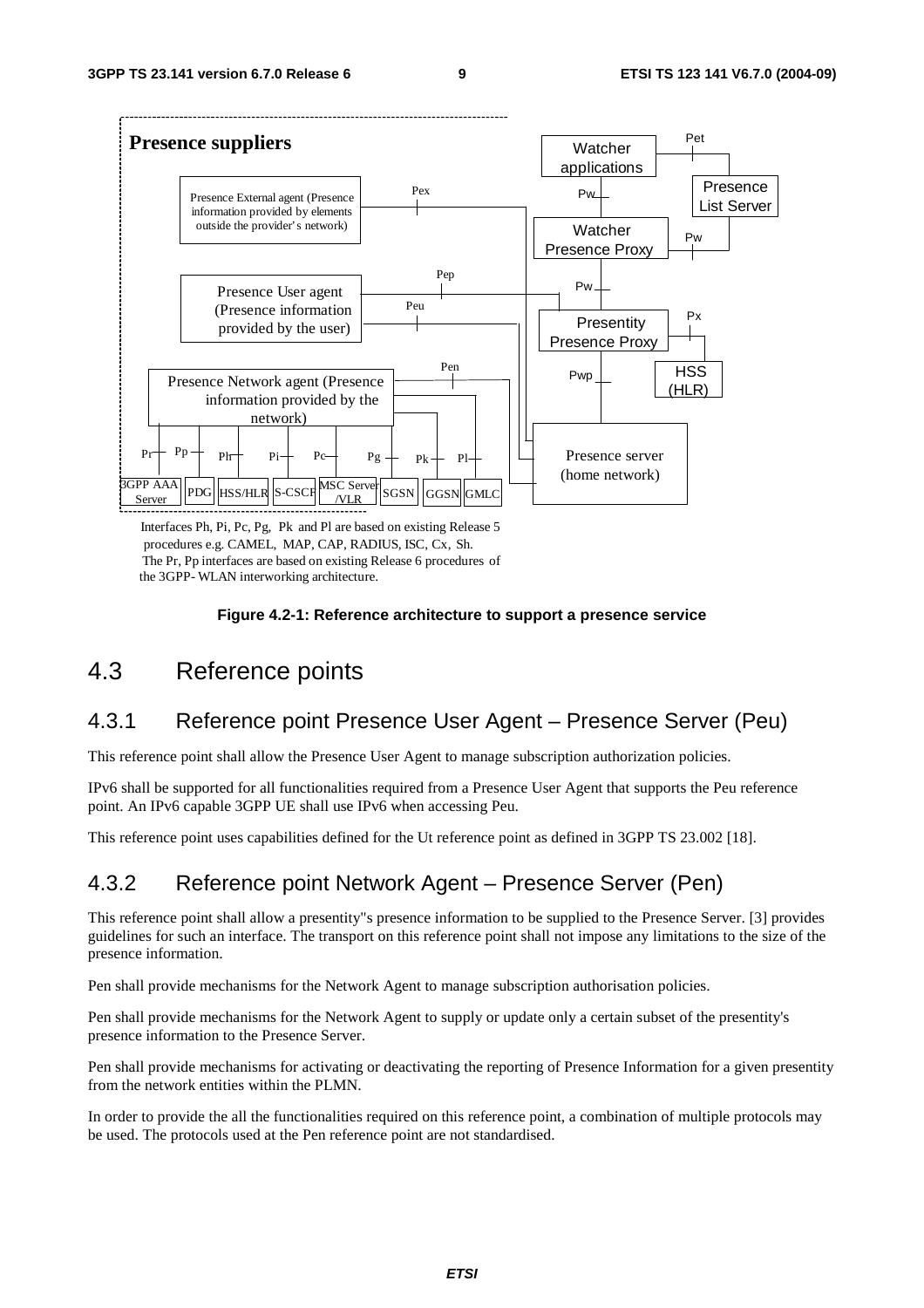## 4.3.3 Reference point Presence External Agent – Presence Server (Pex)

This reference point shall allow a presentity"s presence information to be supplied to the Presence Server. [3] provides guidelines for such an interface. The transport on this reference point shall not impose any limitations on the size of the presence information.

Pex shall provide mechanisms for the Presence External Agent to supply or update only a certain subset of the presentity's presence information to the Presence Server.

In order to provide all the functionalities required on this reference point, a combination of multiple protocols may be used. Presence information obtained from an external network by the Presence External Agent is transferred across the Pex reference point to the Presence Server.

### 4.3.4 Reference point Watcher applications – Presentity Presence Proxy (Pw)

This reference point shall allow a Watcher application to request and obtain presence information. [3] provides guidelines for such an interface.

The transport shall not impose any limitations to the size of the presence information.

In order to provide all the functionalities required on this interface, a combination of multiple protocols may be used.

This reference point shall support both presence monitoring and fetching modes. In the fetching mode, it shall be possible for the watcher to once request all or only a subset of a presentity"s presence information (e.g. one or more tuples). The subset of the presence information is defined by the filter that is carried in the presence information subscription.

In the monitoring mode, it shall be possible for the watcher to request monitoring of all or a subset of a presentity"s presence information (i.e. one or more tuples) . Watcher shall be able to explicitly indicate the capability to process partial updates. The subset of the presence information is defined by the filter that is carried in the presence information subscription. It shall be possible for the watcher to request the presence server to filter out information when the watcher is equal to the publishing Presence User Agent.

It shall be possible for the notifications containing the presentity's presence information to contain only information as defined by filters. It shall be possible for the notifications containing the presentity's presence information to contain only the modified tuples, i.e. only those tuples which have changed since the last notification.

This reference point may allow a Watcher application to use presence lists in presence information subscriptions, and the Watcher Presence Proxy to interface to a server that provides the functionality of Presence List Server.

IPv6 shall be supported for all functionalities required from a Watcher application that supports the Pw reference point. An IPv6 capable 3GPP UE shall use IPv6 when accessing Pw.

## 4.3.5 Reference point HSS/HLR – Presence Network Agent (Ph)

This reference point shall allow the Presence Network Agent to query HSS/HLR about the state and status of a subscriber (associated with a presentity) from the CS Domain, GPRS and IMS perspective.

This reference point permits the Presence Network Agent to activate and deactivate the reporting of mobility management events from the MSC/VLR and/or the SGSN and/or the IMS-specific reports from the S-CSCF.

This reference point uses capabilities defined for the Sh reference point as defined in 3GPP TS 23.002 [14] as well as the MAP interface.

## 4.3.6 Reference point S-CSCF – Presence Network Agent (Pi)

The S-CSCF may provide IMS-specific presence information (e.g. about IMS registration state). This reference point shall use mechanisms defined for the ISC reference point as defined in 3GPP TS 23.002 [18].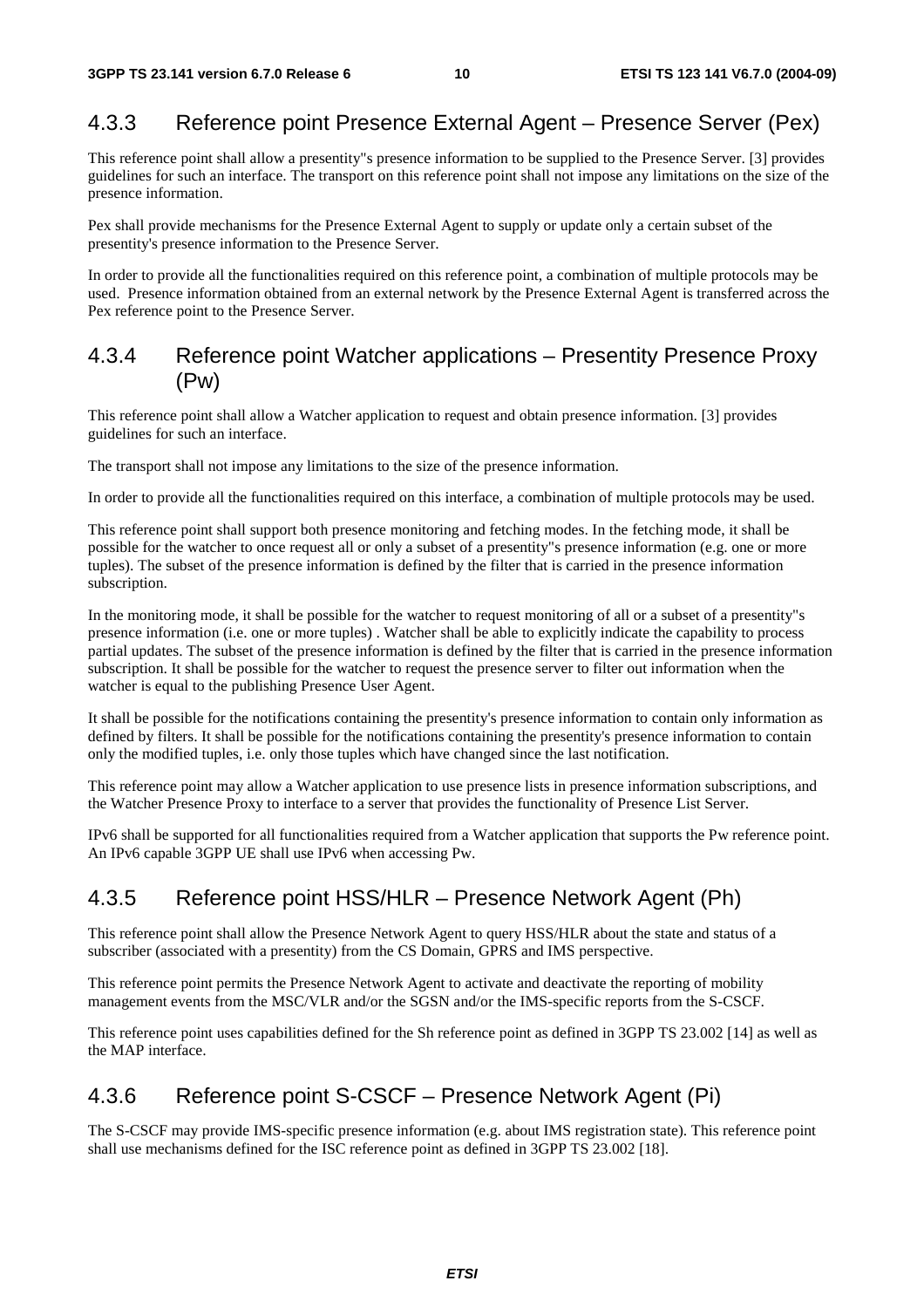## 4.3.7 Reference point Presentity Presence Proxy – HSS (Px)

This interface shall assist locating the Presence Server of the presentity. This interface is implemented using the mechanisms defined for the Cx and Dx reference points as defined in TS 23.002 [18].

## 4.3.8 Reference point Presence Network Agent – GMLC (Pl)

This reference point shall be used by the Presence Network Agent to retrieve location information related to a subscriber (associated with the presentity). This reference point is an instance of the Le reference point (defined in TS 23.271 [14] and TS 23.002 [18]). In the case of Presence the LCS client (defined in TS 23.271) is the Presence Network Agent and so the protocol implementing Pl needs to be defined. Though normally a stage 3 responsibility in this case the protocol to be used is defined here since it is a reference to an existing protocol. Thus, Pl shall conform to OMA"s LIF-MLP specification [20].

## 4.3.9 Reference point Presence Network Agent – SGSN (Pg)

This reference point shall allow the SGSN to report mobility management related events (such as attach/not reachable for paging/detach/routing area update) to the Presence Network Agent.

This reference point may allow the SGSN to report Mobility States (such as Detached, Idle and Connected) and Session States (such as PDP context active and inactive).

This reference point is implemented using the existing mechanisms of CAMEL phase 4, 3GPP Release 5.

## 4.3.10 Reference point Presence Network Agent –MSC Server/VLR (Pc)

This reference point shall allow the MSC Server/VLR to report the mobility management related events to the Network Agent (such as attach/detach/location area update) and may allow the MSC Server/VLR to report call related events (such as call setup with the bearer information and call release).

This reference point may allow the MSC Server/ VLR to report Mobility States (such as Detached, Idle and Connected) and Call States (such as Busy with Bearer information and Idle).

This reference point is implemented using the existing mechanisms of CAMEL phase 4, 3GPP Release 5.

## 4.3.11 Reference point Presence Network Agent – GGSN (Pk)

This reference point shall allow the GGSN to report presence relevant events to the Presence Network Agent (such as PDP context activation/de-activation). This reference point is implemented using the mechanisms of the RADIUS interface for reporting of access requests on Gi reference point as defined in 3GPP TS 29.061 [13].

## 4.3.12 Reference point Presence Network Agent – 3GPP AAA Server (Pr)

This reference point shall allow the 3GPP AAA Server to report IP-connectivity related events to the Presence Network Agent (such as WLAN UE attaching/detaching and tunnel establishment/removal). The Pr reference point shall be based on mechanisms of existing interfaces of the 3GPP-WLAN interworking architecture defined in 3GPP TS 23.234 [19].

## 4.3.13 Reference point Presence Network Agent – PDG (Pp)

This reference point shall allow the PDG to report presence relevant events to the Presence Network Agent (such as tunnel establishment/removal, allocation of the remote IP address for the WLAN UE). This reference point is based on reusing of the Wi reference point.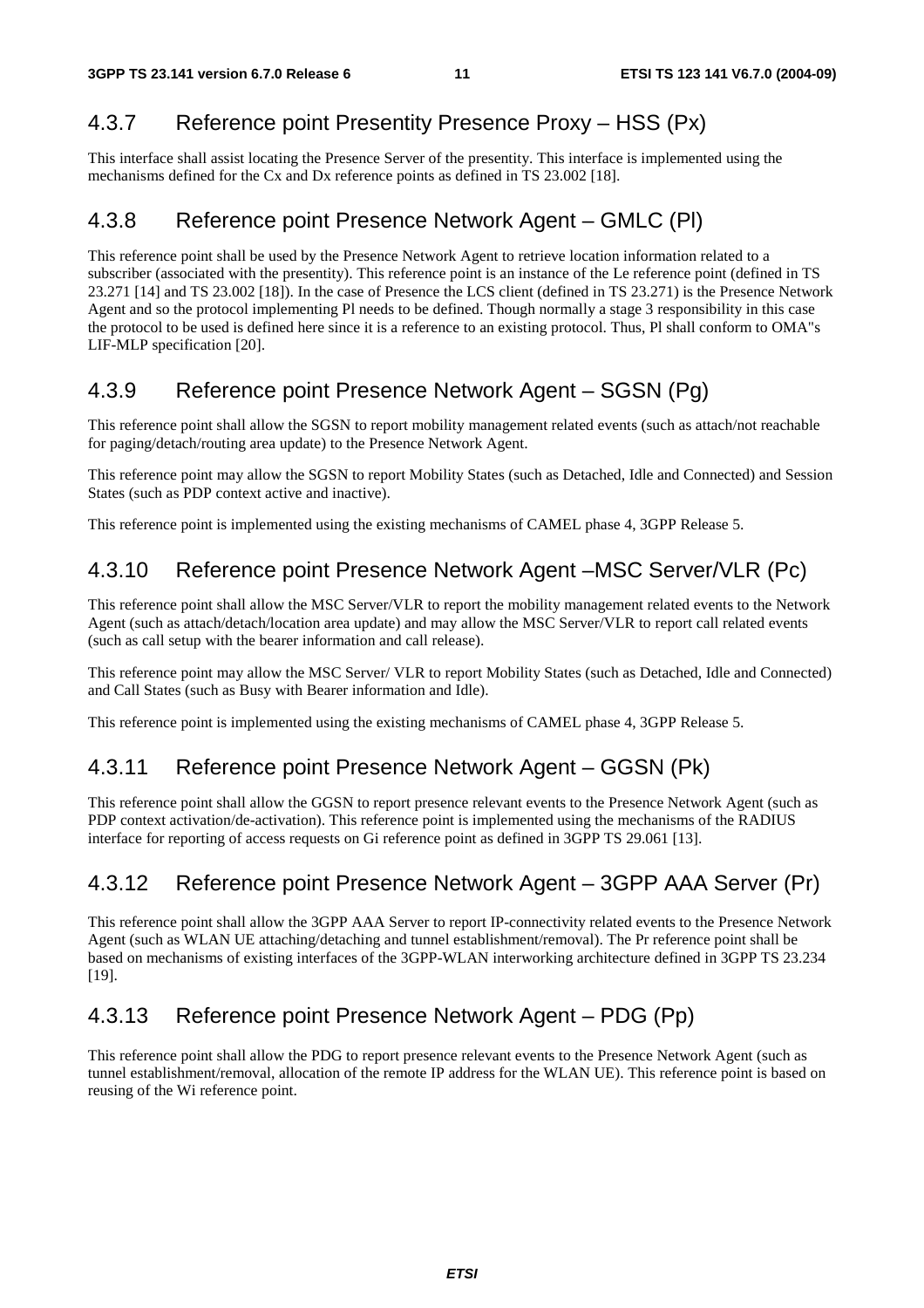#### 4.3.14 Reference point Presence User Agent – Presentity Presence Proxy (Pep)

This reference point shall allow a presentity"s presence information to be supplied to the Presence Server. [3] provides guidelines for such an interface. The transport on this reference point shall not impose any limitations on the size of the presence information.

Pep shall provide mechanisms for the Presence User Agent to obtain information on watcher subscriptions to the presentity"s presence information.

Pep shall provide mechanisms for the Presence User Agent to supply or update only a certain subset of the presentity's presence information to the Presence Server. It shall also be possible for the Presence User Agent to supply the complete presence document over Pep.

Pep shall support SIP-based communications for publishing presence information.

IPv6 shall be supported for all functionalities required from a Presence User Agent that supports the Pep reference point. An IPv6 capable 3GPP UE shall use IPv6 when accessing Pep.

## 4.3.15 Reference point Presentity Presence Proxy – Presence Server (Pwp)

This reference point shall allow all the functionalities provided by the Pw and Pep reference points.

#### 4.3.16 Reference point Watcher Applications – Presence List Server (Pet)

This reference point shall allow a Watcher application to manage presence list information in the Presence List Server.

This reference point uses capabilities defined for the Ut reference point as defined in 3GPP TS 23.228 [9].

## 4.4 Support of OSA Presence Service Capability Server in the Presence Architecture

An OSA API may be provided to allow external application to access presence service features, details of which are found in 3GPP TS 23.127 [15].

The OSA Presence SCS may act like a presentity or a watcher. The application may then register as a presentity and/or watcher, to supply presence information, to request presence information, to be notified of subsequent changes, to request watcher information, and to manage subscription authorisation policies.

## 5 Functional Entities To Support Presence Service

## 5.1 Presence Server

The Presence Server shall reside in the presentity's home network.

The Presence Server shall be able to receive and manage presence information that is published by the Presence User/Network/External agents, and shall be responsible for composing the presence-related information for a certain presentity from the information it receives from multiple sources into a single presence document. The composing process to create the single presence document may involve complex transformations of presence information such as modifying the presence information from one presence source based on information from another presence source. In particular, the Presence server shall be able to receive and manage presence information that is published from multiple Presence User agents of the same presentity. These Presence User agents may be updating the same parts of the presence information.

The mechanisms for combining the presence related information shall be defined based on presence attributes, and according to certain policy defined in the Presence Server. The Presence Server shall be capable of receiving and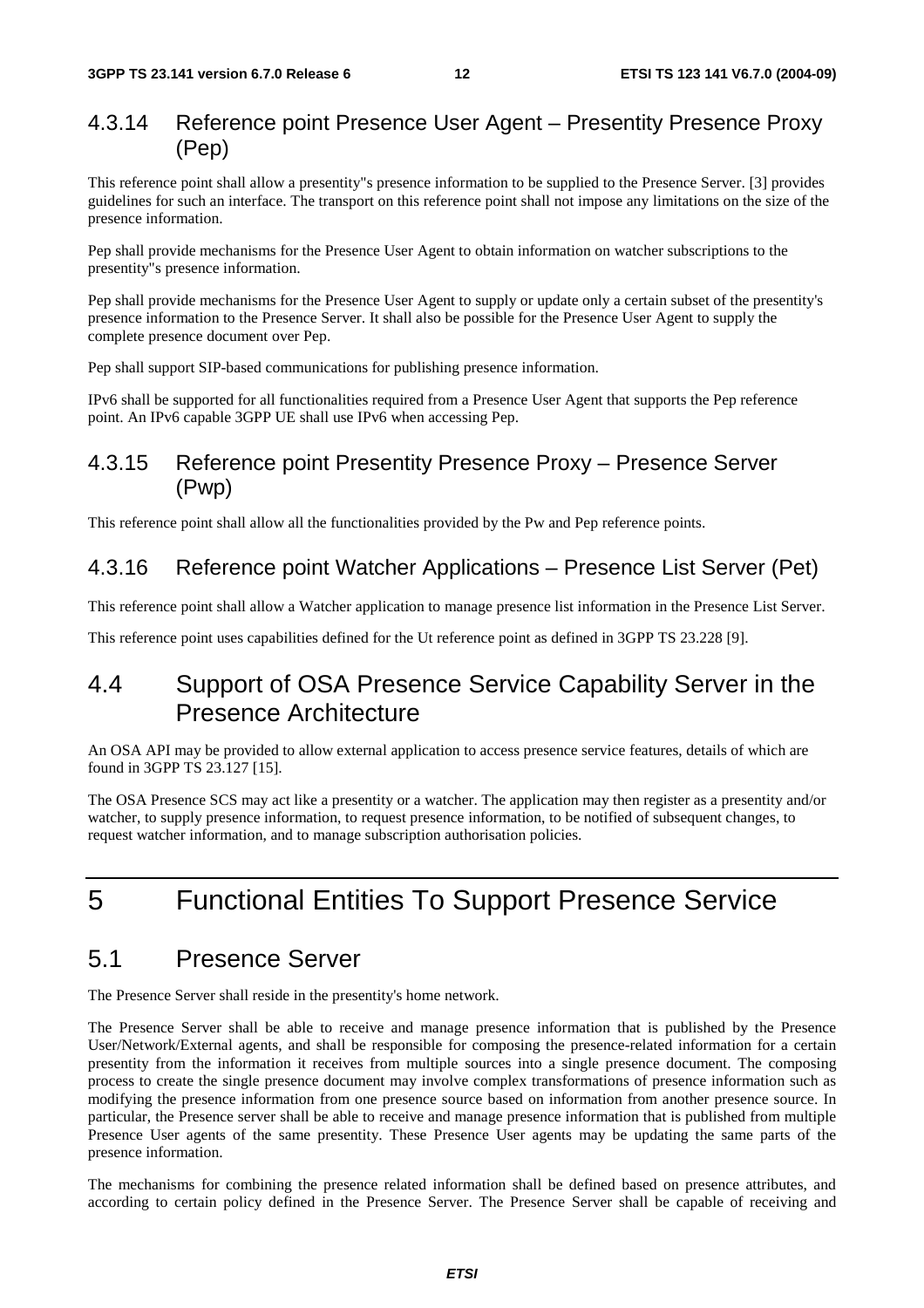composing the Presence information received in the standardized formats from authorized sources regardless of the source of the information or the ability to interpret the information contained in the presence tuples. The information that the Presence Server is not able to interpret shall be handled in a transparent manner.

The Presence Server shall also allow watchers to request and subscribe to either the full set of presence information of a presentity, or only certain information within. Watcher defines the subset of the presence information, that he is interested in, by the filter that is carried in presence information subscription. The Presence Server shall be able to generate partial notifications to a watcher, which has indicated the capability to process them. These partial notifications contain the presence information of the presentity that has been modified since the latest notification sent to the watcher about this presentity, and required additional information to be able to link the partial notification to the information watcher has received earlier. In case the watcher does not indicate the capability to process partial notifications the presence server shall send only full updates.

Before the subscription to presence information is accepted, the Presence Server should attempt to verify the identity of the watcher that subscribes to Presentity's Presence information, except if the watcher has indicated his desire to remain anonymous. The action taken by the Presence Server if the verification fails may include notifying the Presentity.

The Presence Server shall support SIP-based communications for publishing presence information.

The Presence Server shall support SIP-based communications with the Presentity Presence Proxy. The Presence Server is a SIP Application Server as defined by 3GPP TS 23.228 [9], and is located using SIP URLs, standard SIP and existing IMS mechanisms (SIP routing, HSS query, ISC filtering, etc…).

The Presence Server shall provide Subscription Authorization Policy. The Subscription Authorization Policy determines which Watchers are allowed to subscribe to a Presentity"s Presence information.

The Subscription Authorization Policy also determines which tuples of the Presentity"s Presence information the watcher has access. It shall be possible for the Presentity"s Presence User Agent to provide the Subscription Authorization Policy or it may be configured by the operator as part of the service provisioning.

The Presence Server may provide a watcher configurable filtering function that is used to limit the information that is delivered to a watcher. After subscription the authorized watchers get notified of the actual Presence Information based on the Subscription Authorization Policy and the filters set by the watcher in the subscription. If the Presence Server does not support the filters as requested by the watcher, this is indicated to the watcher. In this case the notification shall contain the actual Presence information based on the Subscription Authorization Policy and local policy in the Presence Server. The Presence Server may support one or more of the following types of filters: Filters, which allow watchers to define

- the tuples that the watcher is interested in; Watcher can define a criteria which allows the complete tuple and all the information within the tuple to be transmitted. E.g. watcher can define the filter to permit notifying all the tuples (and all the information within those tuples) which has "tel:user@domain" as the contact address or "IM" as a communication means.
- the attributes that the watcher is interested in; and Watcher can define a criteria which result notifies to contain values only for defined attributes (attributes are defined by the filter and values for other attributes are not available in the notifications)
- the triggers when a notification should be sent. Watcher can define a criteria which specifies when to send a notification. E.g. every time the communication means status attribute changes its value, a notification is sent to the watcher. Another example: filter out and do not send the notifications resulting from the publication of the Presence User agent that is equal to the watcher.

The Presence Server shall collect watcher information to enable presentity to obtain information of the watchers that are or have been requesting, fetching or subscribing presentity's presence information. Service provider shall be able to define the maximum time period over which information is collected and stored. The watcher information list shall include:

- identity of the watcher (unless anonymity was requested); In case of anonymous watcher, the identity of the watcher shall not be provided to the presentity. The presentity shall be able to determine that an anonymous watcher has requested, fetched or subscribed presence information of the presentity including related information as specified in this list without revealing the watchers identity.
- time of the request, fetch or subscription;
- length of the subscription; and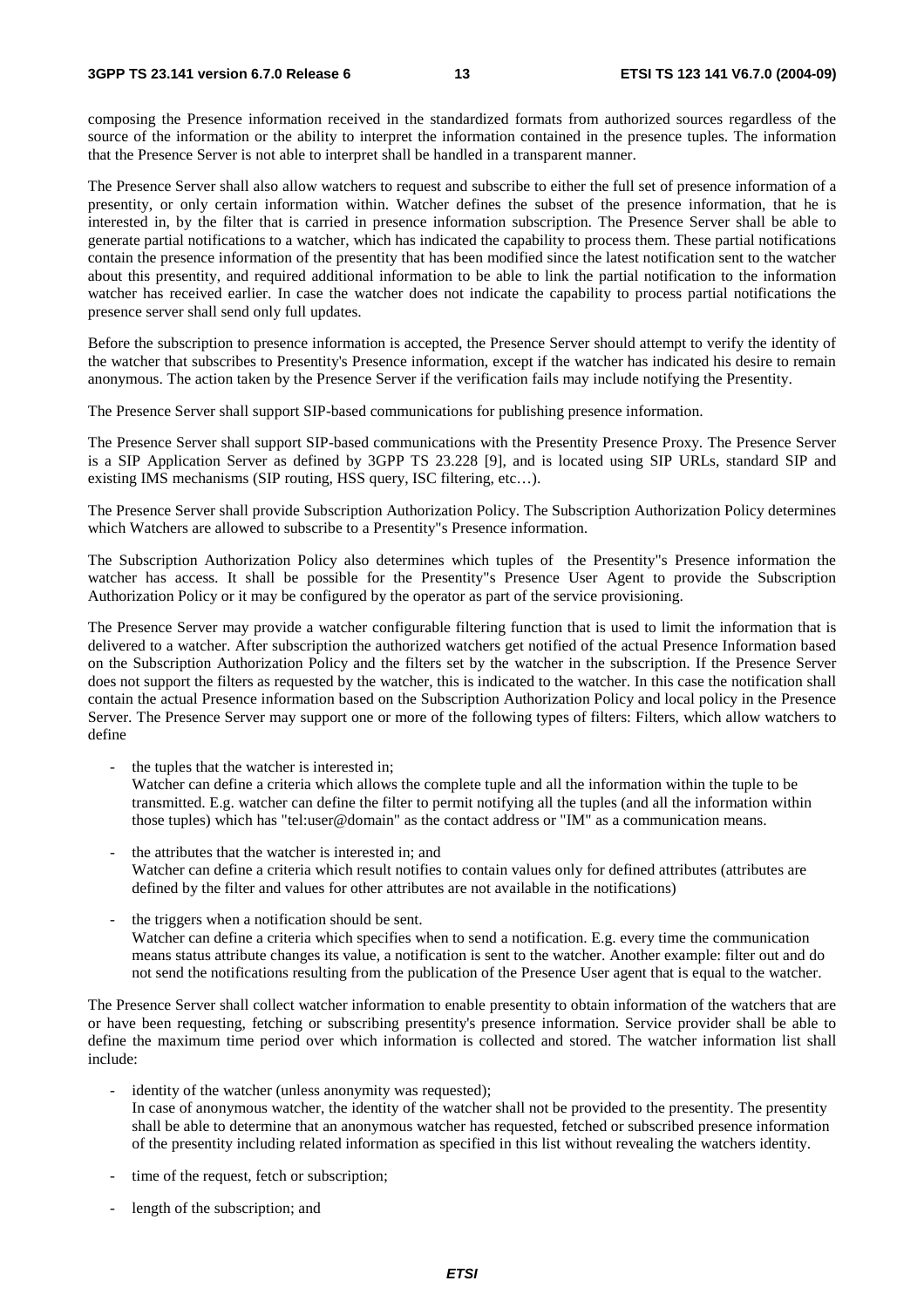state of the request or subscription.

The Presence Server shall be able to support the presentity obtaining the above watcher information. The Presence Server shall be able to receive watcher information fetches and subscriptions from the presentity. These watcher information fetch and subscribe requests shall be able to contain filters which define

- what watchers the presentity is interested in;
	- Possible categories are:
	- all watchers;
	- defined watchers;
	- new, unauthorised watchers; and
	- defined and new, unauthorised watchers.
- what information the presentity is interested in; and The information is all or part of the watcher information list as defined above.
- the length of the watcher information history collection period that the presentity is interested in.

In response to watcher information fetches, the presence server shall be able to provide requested watcher information to the presentity. In response to watcher information subscriptions, the presence server shall provide notification to the presentity of the current state of the subscribed watcher information. When there are subsequent changes in the subscribed watcher information, notifications of the changes in watcher information are sent to the presentity.

The Presence Server may support rate-limiting or filtering of the presence notifications based on local policy in order to minimize network load.

## 5.2 Presence Agent Elements

The Agent elements in the Presence Architecture are functionally distinct from the Presence Server functional element. The generic function of the Agent elements is to make presence information available to the Presence Server element in standardized formats across standardized interfaces.

## 5.2.1 Presence User Agent

The Presence User Agent element shall provide the following functionality:

- The Presence User Agent shall collect Presence information associated with a Presentity representing a Principal.
- The Presence User Agent shall assemble the Presence information in the format defined for the Peu and Pep reference points.
- The Presence User Agent shall send the Presence information to the Presence Server element either via the Presentity Presence Proxy over the Pep reference point or over the Peu reference point.- The Presence User Agent shall be capable of managing the subscription authorisation policies.
- The Presence User Agent shall handle any necessary interworking required to support terminals that do not support the Peu and Pep reference points.
- Presence User Agent shall uniquely identify itself (among the Presence User Agents of the presentity) when publishing presence information.

From a conceptual view, the Presence User Agent (PUA) element resides between the presence server and the user"s equipment as illustrated in the reference architecture in figure 4.2-1. In reality, a Presence User Agent may be located in the user"s terminal or within a network entity.

Where the PUA is located in UE, the UE shall support Pep and the Peu reference point to the Presence Server as illustrated in Figure 5.2.1-1 below.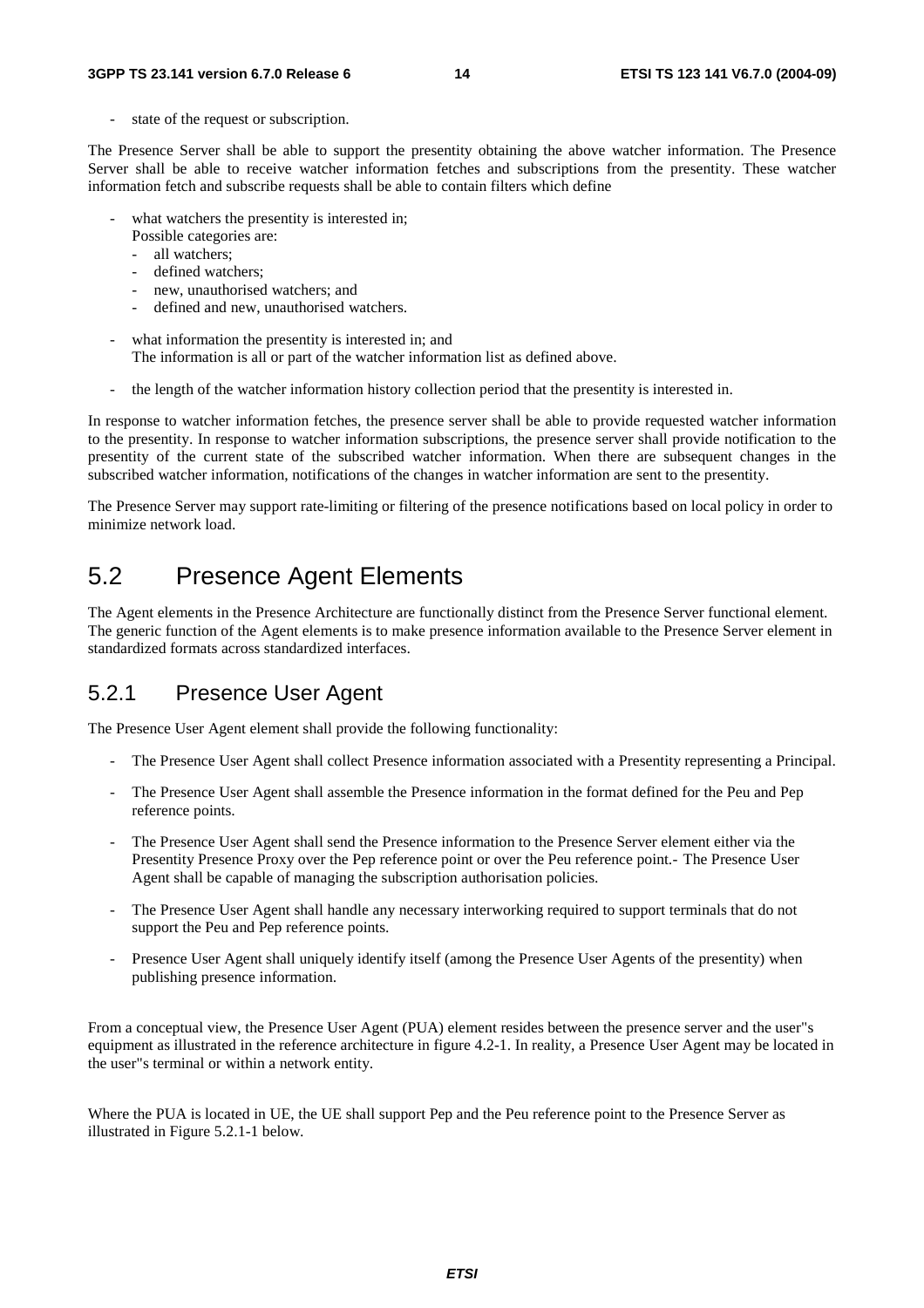

**Figure 5.2.1-1. UE based Presence User Agent** 

Where the PUA is located within the network, the particular network entity shall support the Pep and Peu reference point to the presence server as illustrated in Figure 5.2.1-2.. In this case, additional functionality may be required to provide routeing between UE and the Presence User Agent, and, for the Presence User Agent to 'register' the user within the 'Presence network'.

In this case, the interface between the terminal and the Presence User agent is outside of the scope of the present document.



**Figure 5.2.1-2. Network based Presence User Agent** 

#### 5.2.1.1 Relationship of Presence User Agent with IMS entities

When the Presence User Agent is located in an IMS UE the Pep reference point is implemented using the Gm, Mw and ISC reference points as defined in 3GPP TS 23.002 [14].

- The Gm, Mw, and ISC reference points allow a presentity"s presence information to be supplied to the Presence Server. These reference points also allow for the Presence User Agent to obtain information on watcher subscriptions to the Presentities Presence Information.
- The Peu reference point is implemented using the Ut reference point as defined in 3GPP TS 23.002 [18]. The Ut reference point provides mechanisms for the Presence User Agent to manage subscription authorisation policies.

### 5.2.2 Presence Network Agent

#### 5.2.2.1 Functions of the Presence Network Agent

The Presence Network Agent element shall provide the following functionality:

- The Presence Network Agent shall receive Presence information from network elements within the HPLMN and VPLMN.
- The Presence Network Agent shall be able to send requests to the HSS/HLR to cause other network elements to send (or stop sending) Presence Information to the Presence Network Agent.
- The Presence Network Agent shall associate Presence information with the appropriate Subscriber/Presentity combination.
- The Presence Network Agent shall convert the Presence information into the format standardized for the Pen interface.
- The Presence Network Agent shall publish the Presence information to the Presence Server across the Pen reference point.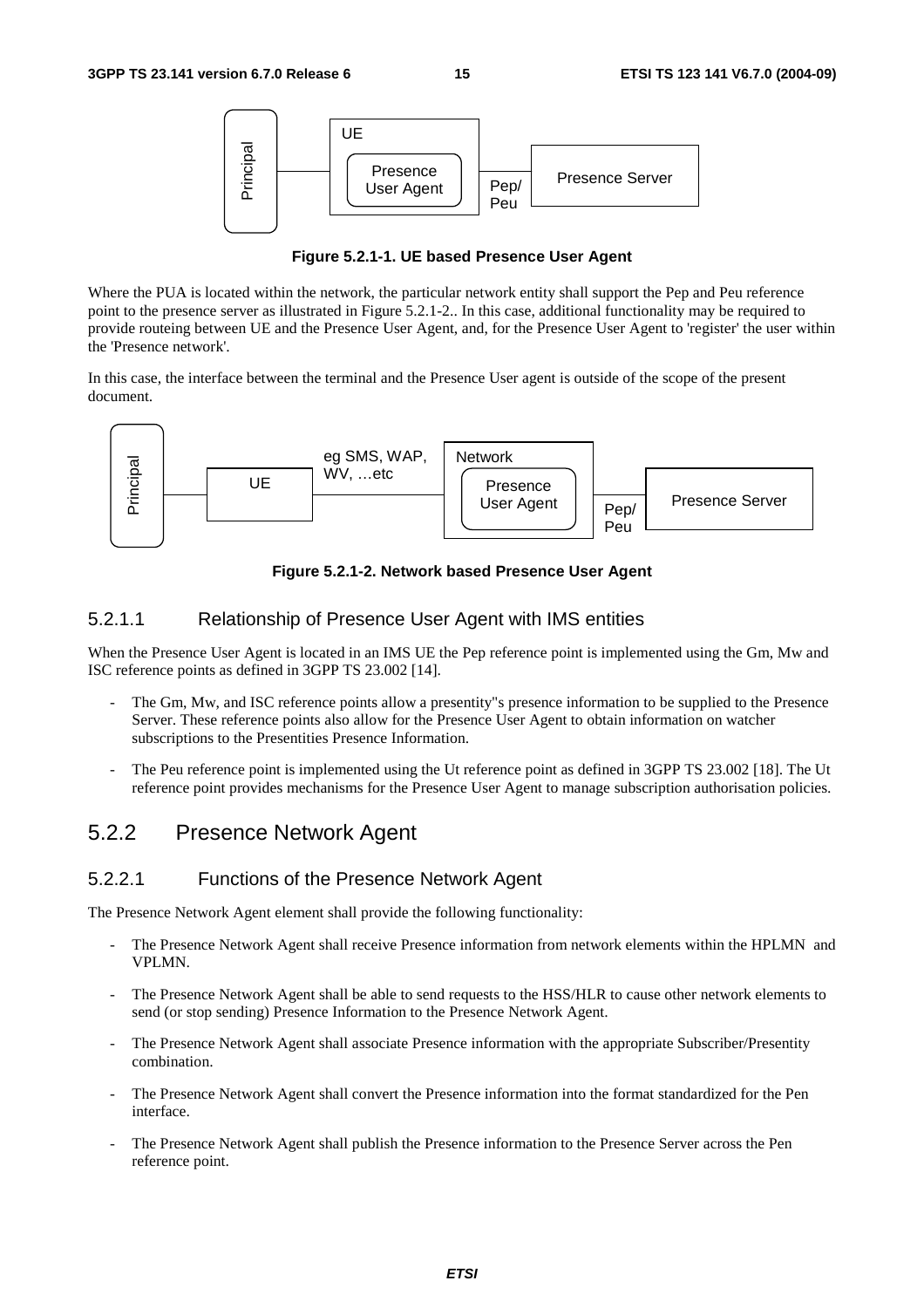## 5.2.2.2 Suppliers of Presence Information

The Presence Network Agent may receive Presence information from one or more of the following 2G/3G network elements over the specified reference point:

| Network Element supplying Presence Information | Reference Point |
|------------------------------------------------|-----------------|
| <b>HSS/HLR</b>                                 | Ph              |
| S-CSCF                                         | Pi              |
| <b>MSC Server/VLR</b>                          | $P_{\rm C}$     |
| <b>SGSN</b>                                    | Pg              |
| <b>GGSN</b>                                    | P <sub>k</sub>  |
| <b>GMLC</b>                                    | P <sub>1</sub>  |
| 3GPP AAA Server                                | Pr              |
| <b>PDG</b>                                     | Pp              |

It is a matter of implementation and operator choice which reference points the Presence Network Agent supports towards suppliers of Presence information. It should be noted that the Ph reference point is used to activate and deactivate publishing of Presence information via other reference points.

#### 5.2.2.3 Relationship of Presence Network Agent with IMS entities

Figure 5.2.2.3-1 below presents the architecture for the S-CSCF and the HSS to provide presence related information to the Presence Server.

NOTE: The architecture on Figure 5.2.2.3-1 is an IMS-specific simplification of some of the interfaces of the generic Presence reference architecture presented in clause 4.



#### **Figure 5.2.2.3-1: IMS network elements supplying presence information**

The ISC interface is used to convey presence information from the S-CSCF to the Presence Network Agent. More specifically, the functions of the Pi interface are taken care of by the ISC interface. As an example, the S-CSCF can convey a user's IMS-registration status by generating and sending a 3<sup>rd</sup> party REGISTER request to the Presence server.

The Sh interface is used to convey information from the HSS to the Presence Network Agent. More specifically, the functions of the Ph interface are taken care of by the Sh interface.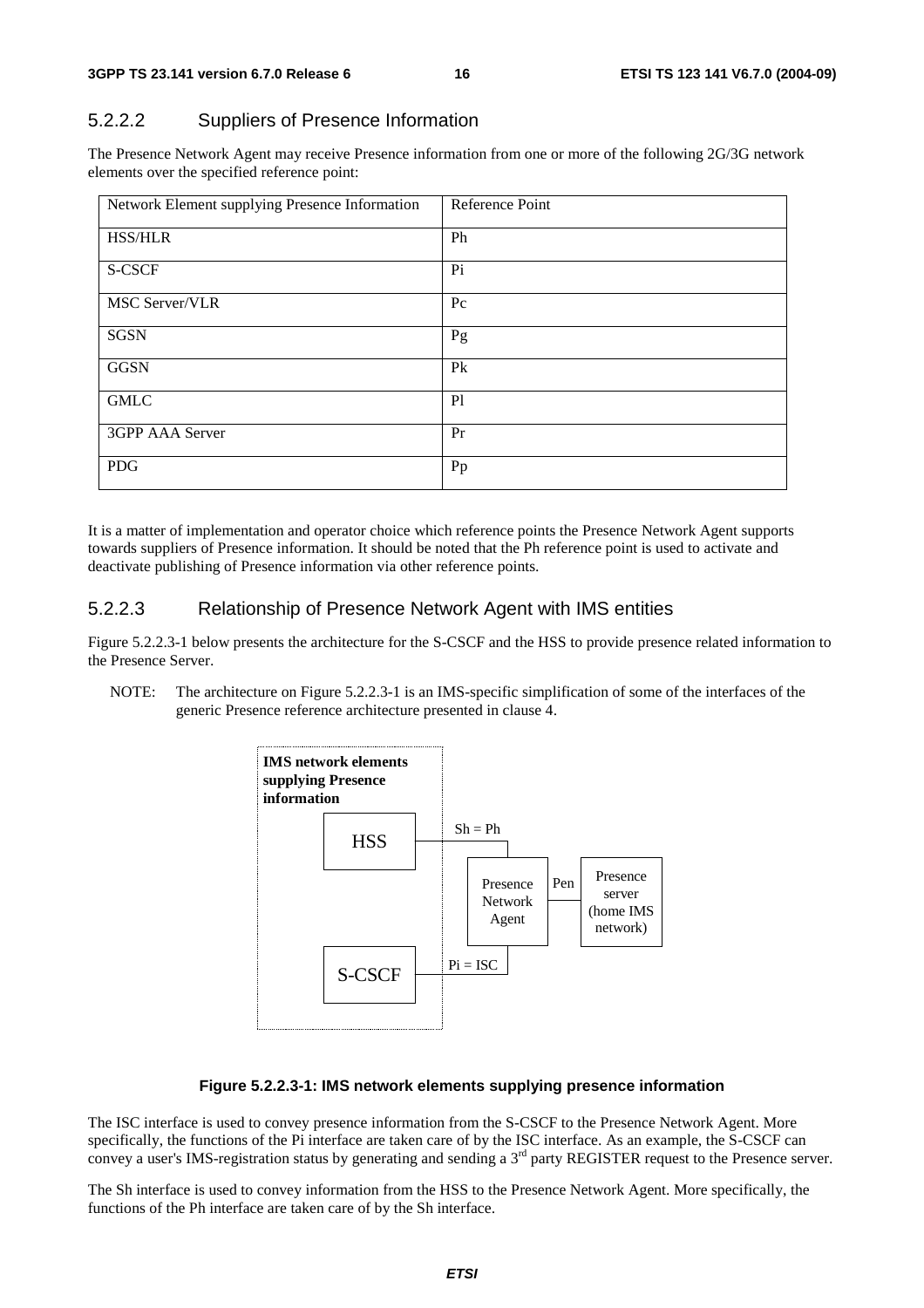Since the Network Agent is introduced as a functional entity, which models the abstraction from the different presence sources, the network agent and the presence server may be collocated. In case of an IMS-only network environment the Pen reference point is assumed to be realized by an internal interface.

#### 5.2.3 Presence External Agent

The Presence External Agent element shall provides the following functionality:

- The Presence External Agent shall supply Presence information from external networks.
- The Presence External Agent shall send the Presence information across the Pex reference point according to the format standardized for the Pex reference point.
- The Presence External Agent shall handle the interworking and security issues involved in interfacing to external networks.
- The Presence External Agent shall have functionality to resolve the location of the Presence Server associated with the Presentity.

Examples of Presence Information that the Presence External Agent may supply, include:

- Third party services (e.g. calendar applications, corporate systems)
- **Internet Presence Services**
- **Other Presence Services**

Editor"s Note: The mapping of Pex to IMS reference points is FFS.

## 5.3 Presence Proxies

### 5.3.1 Presence Proxies introduction

In order to support a presence service, in particular across PLMN borders, generic network functions are needed, e.g. routing and security. The presence proxies provide these functions. Presence proxies constitute the entry and exit point for presence requests between PLMNs.

#### 5.3.2 Watcher Presence Proxy

When a Watcher application intends to access some presence information of a presentity, it first needs to find the Presence Server containing this information.

The Watcher Presence Proxy shall provide the following functionality:

- Address resolution and identification of target networks associated with a presentity;
- Authentication of watchers;
- Interworking between presence protocols for watcher requests;
- Generation of accounting information for watcher requests.

### 5.3.3 Presentity Presence Proxy

The Presentity Presence Proxy shall provide the following functionality:

- Determination of the identity of the presence server associated with a particular presentity;
- Authentication of Watcher Presence Proxy;
- Authentication of the Presence user Agent;- Generation of accounting information for updates to presence information.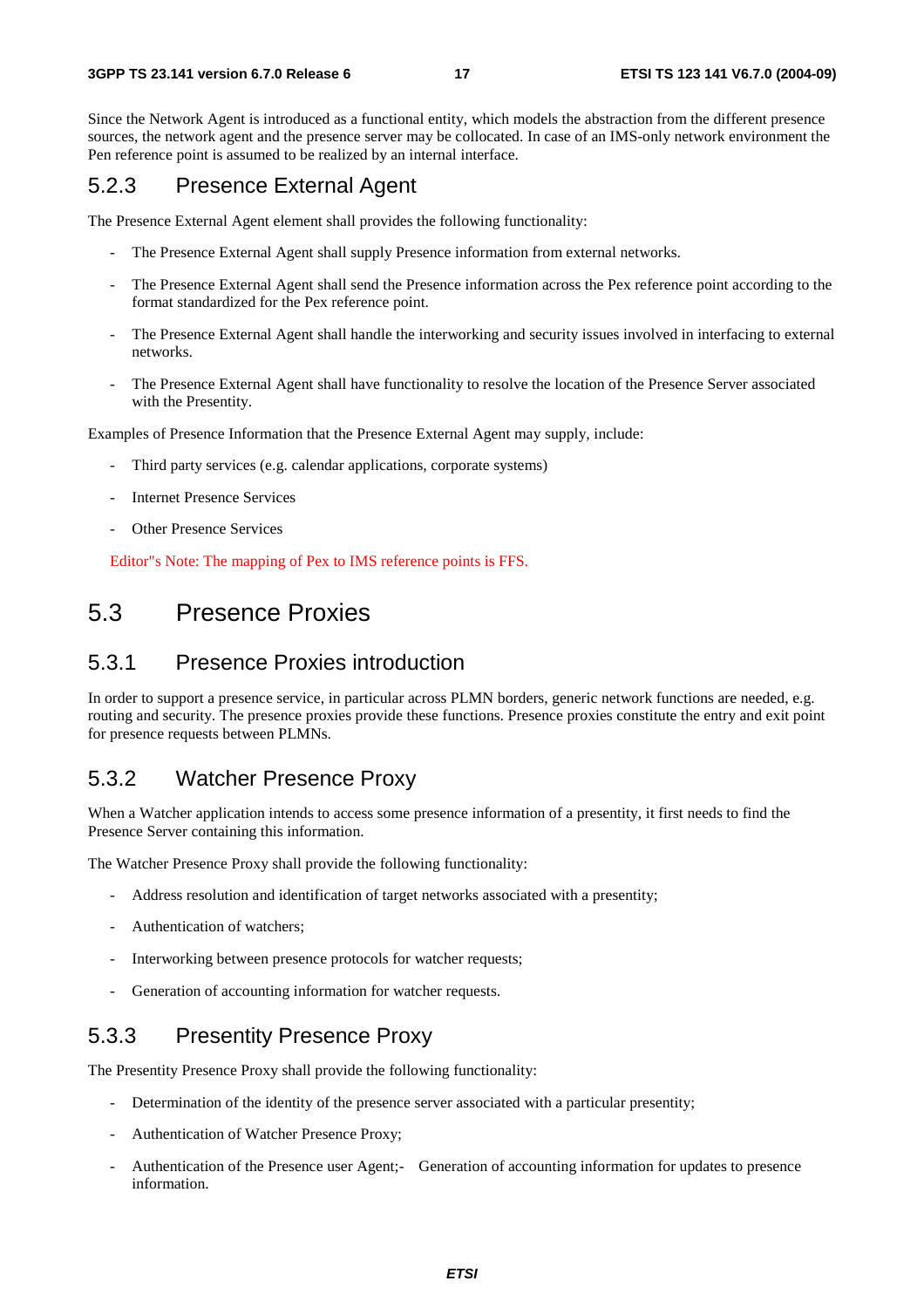## 5.3.4 Relationship of Presence Proxies with IMS entities

The functionalities of the Watcher Presence Proxy are then taken care of by the P-CSCF and the S-CSCF:

- The S-CSCF is responsible for authentication according to procedures described in 3GPP TS 33.203 [5].
- The charging and accounting procedures are conducted as per procedures defined by 3GPP TS 32.200 [6], 3GPP TS 32.225 [7].
- The security mechanisms between the Watcher and the Presentity Presence proxy are defined by 3GPP TS 33.210 [8].

The functionality of the Presentity Presence Proxy is taken care of by the P-CSCF, I-CSCF and the S-CSCF as defined in 3GPP TS 23.228 [9].

The procedures for locating, routing to and accessing the Presence Server of the presentity are defined in 3GPP TS 23.228 [9] and 3GPP 23.218 [10]. These procedures also take care of routing and accessing the Presence Server of a presentity that is associated with an unregistered UE.

The functionality of the Watcher Presence Proxy and the Presentity Presence Proxy are allocated to the functional element CSCF as defined in 3GPP TS 23.002 [18].

Figure 5.3.4-1 below presents the mapping of the Watcher and Presentity Presence Proxy functionalities to IMS network elements when located within the IMS along with the Watcher application. This mapping is based on and restricted to reusing the existing IMS architecture mechanisms and can be clearly seen in the detailed information flows show in annex A.



#### **Figure 5.3.4-1: Both the Watcher application and the Presence Server located within IMS**

NOTE : The standard IMS (SIP) routing mechanisms define whether a certain CSCF is indeed included in the path of a SUBSCRIBE or NOTIFY transaction.

As described in IETF draft-ietf-simple-presence [4], the Watcher Application sends a SIP SUBSCRIBE to Event: presence addressed to the presentity's SIP URL to subscribe or fetch presentity's presence information. This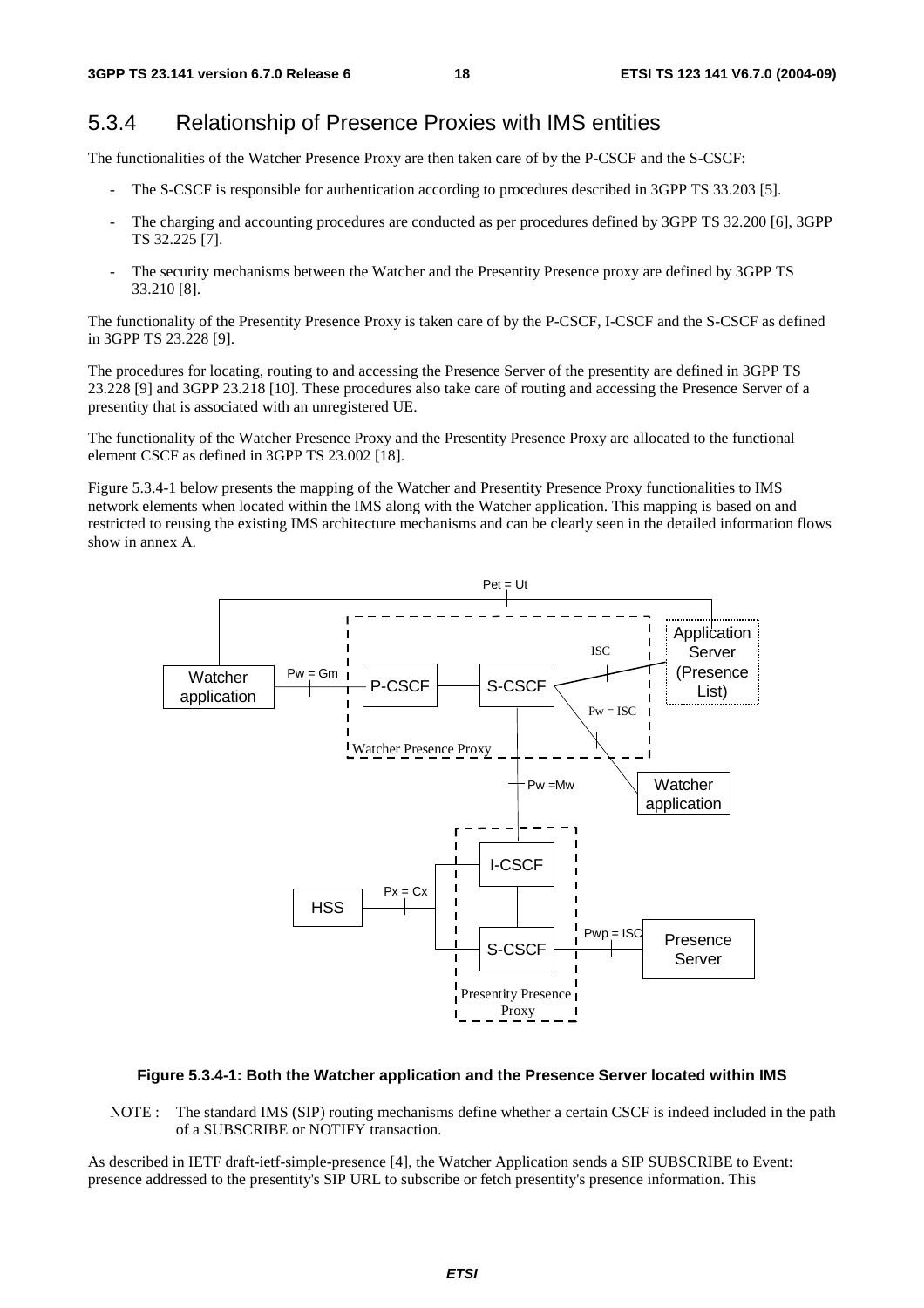SUBSCRIBE transaction will be routed and handled by the IMS infrastructure according to standard IMS routing and ISC procedures defined in 3GPP TS 23.228 [9] and 3GPP TS 23.218 [10].

The Presentity's S-CSCF is not mandated to insert itself into the Record-Route header of the initial SUBSCRIBE request, in case the S-CSCF does not execute any functions for the subsequent requests and responses of the dialog.

The presence document will be provided from the Presence Server to the Watcher Application using SIP NOTIFY along the dialogue setup by SUBSCRIBE either within the NOTIFY payload, or via a URL provided in the NOTIFY. The means to fetch the content can be seen as part of the Pw interface.

## 5.4 Watcher Applications

#### 5.4.1 Communication between Watcher and Presentity Proxy

Communications between the Presentity Presence Proxy and the Watcher Presence Proxy shall be based on SIP as shown in figure 5.4.1-1 below. Other IP-based mechanisms may also be needed to support the delivery of large amount of presence information. Support for non-SIP based Watchers may be provided by the use of an interworking functions co-located with the Watcher Presence Proxy. In this case the Watcher Presence Proxy interworking function needs to be able to support routing to the non-SIP based watcher.



#### **Figure 5.4.1-1. Communications between the Presentity Presence Proxy and the Watcher Presence Proxy for Watchers**

#### 5.4.2 Watcher application in an IMS UE

The Watcher application can be located within a UE registered in the IMS network, it is registered to a S-CSCF via a P-CSCF according to standard IMS procedures as specified in 3GPP TS 23.228 [9].

Watcher application shall be able to handle full and partial notifications. The capability to process partial notifications shall be indicated to the presence server when making a presence subscription.

The Pet reference point is implemented using the Ut reference point.

## 5.4.3 Network based Watcher Application Server

The Watcher application can be located within an Application Server behind the ISC reference point. This entity is the Network Based Watcher Application Server.

Watcher application shall be able to handle full and partial notifications. The capability to process partial notifications shall be indicated to the presence server when making a presence subscription.

#### 5.4.4 Watcher application located in the external Internet

If a Watcher application is located in the external Internet, then the Watcher Presence Proxy shall reside in a network capable of executing security functionalities as per procedures defined in 3GPP TS 33.210 [8].

The interworking with Watcher Applications located in the external Internet not supporting the standard Pw reference point is out of the scope of the present document.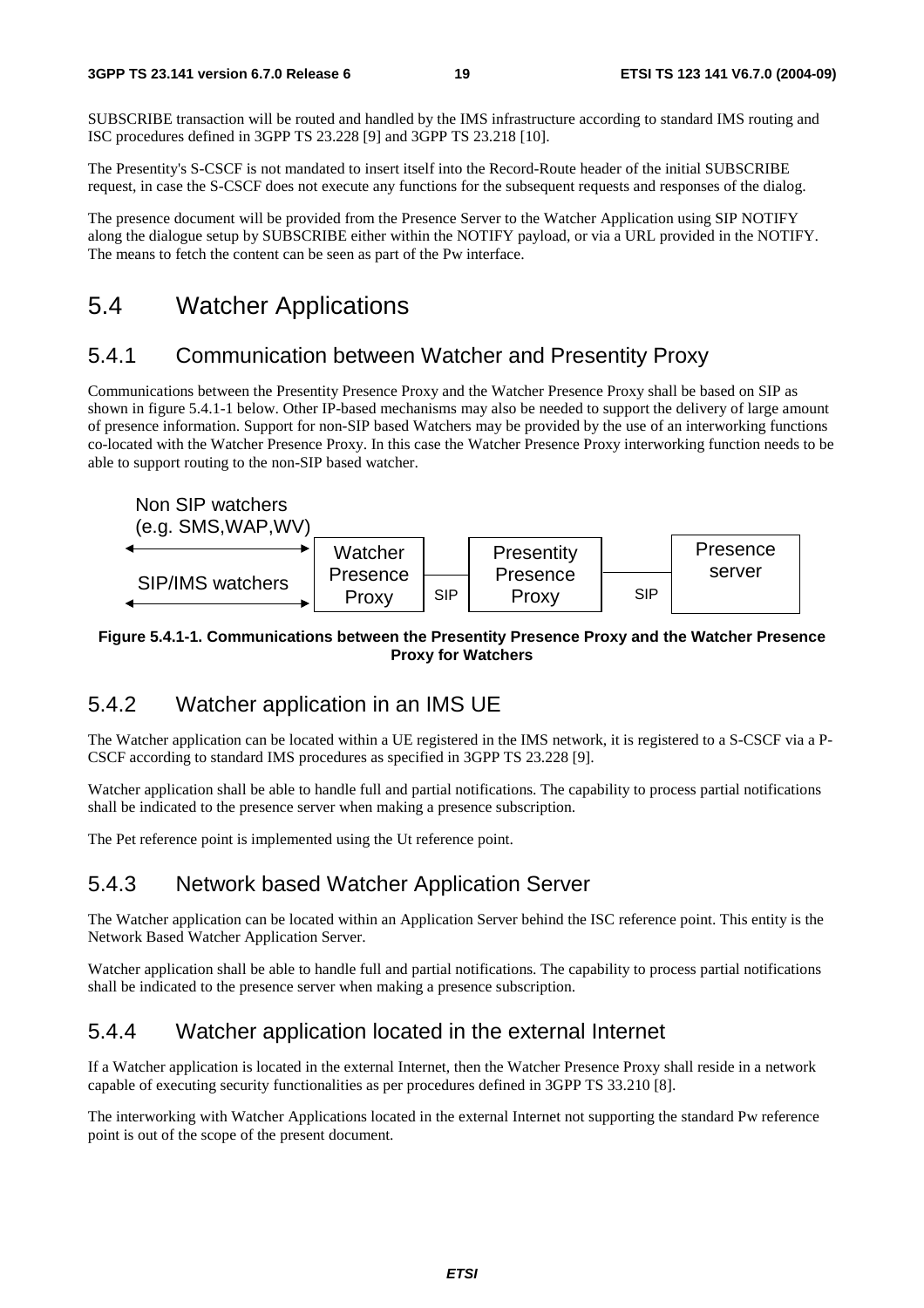## 5.4.5 Presence Server located in the external Internet, Watcher application located in the IMS

If a Watcher Application is located in the IMS, the functionalities of the Watcher Presence Proxy shall be as described in subclause 5.3.2. Depending on the mechanisms and protocols supported by the external Presence Server, the Watcher Presence Proxy may implement additional functionalities, e.g. protocol mapping.

The interworking with Presence Servers located in the external Internet not supporting the standard Pw reference point is out of the scope of the present document.

## 5.5 Presence List Server

The Presence List Server stores grouped lists of watched presentities and enables a Watcher Application to subscribe to the presence of multiple presentities using a single SUBSCRIBE transaction. Presence List Server also stores and enables the management of filters associated to presentities in the presence list. Presence list server shall attach associated filter to each individual SUBSCRIBE transaction. The Presence List Server is implemented as a SIP Application Server function as defined in 3GPP TS 23.228 [9]. For the case where the Watcher Application resides in an IMS UE, the Presence List Server may support the Ut reference point to allow the user to manage his presence lists.

## 6 Presence attributes

## 6.1 Presence Attributes

Presence attributes describe the presentity. As the type of the presentity can vary significantly the definition of generic attributes is practically impossible. In 3GPP, the only attributes that are defined describe the 3GPP subscriber type of presentity. Other attributes can be defined by the service providers and manufacturers as part of the other presence markup as specified in IETF (e.g. RFC 2778 [16], RFC 2779[17]). The values (and process of generating them) and value ranges for all attributes shall be kept relatively simple. It is necessary for the 3GPP subscriber to understand how the values are set/modified as it may have direct impact to whom the access to presence data is given (as defined by the subscription authorisation policies).

## 6.1.1 3GPP Subscriber Presence Attributes and Values

A 3GPP subscriber is described by attributes: *subscriber's status, communication means status, one or more communication address(es)* (containing *communication means* and *contact address*)*, location (subscriber provided location and/or network provided location), priority, text.* The attributes can be categorised as communication means and contact address specific information or generic information. Generic information attributes shall be: subscriber's status, location and text. Communication means and contact address specific information attributes shall be: *communication means* status, communication means, contact address, priority and text.

- Generic information attributes, if these attributes are used as part of any tuple they shall use following values (values in parenthesis) to enable interoperability:
	- o Subscriber's status (willing, willing with limitations, not willing, not disclosed),
		- NOTE: Attribute name subscriber's status has been defined in stage 1 and it does not imply any mapping to the IETF defined presence model e.g. IETF RFC 2778 [16], IETF RFC 2779 [17].

The subscriber's status attribute is not intended to be used when interworking with IM clients. Subscribers are able to provide more detailed willingness information as well as other information through the generic Text attribute, and the communication means and contact address specific Text attribute.

- o Location (Last known CGI/SAI and/or geographic co-ordinates and/or free format text and timestamp),
- o Text (free format text).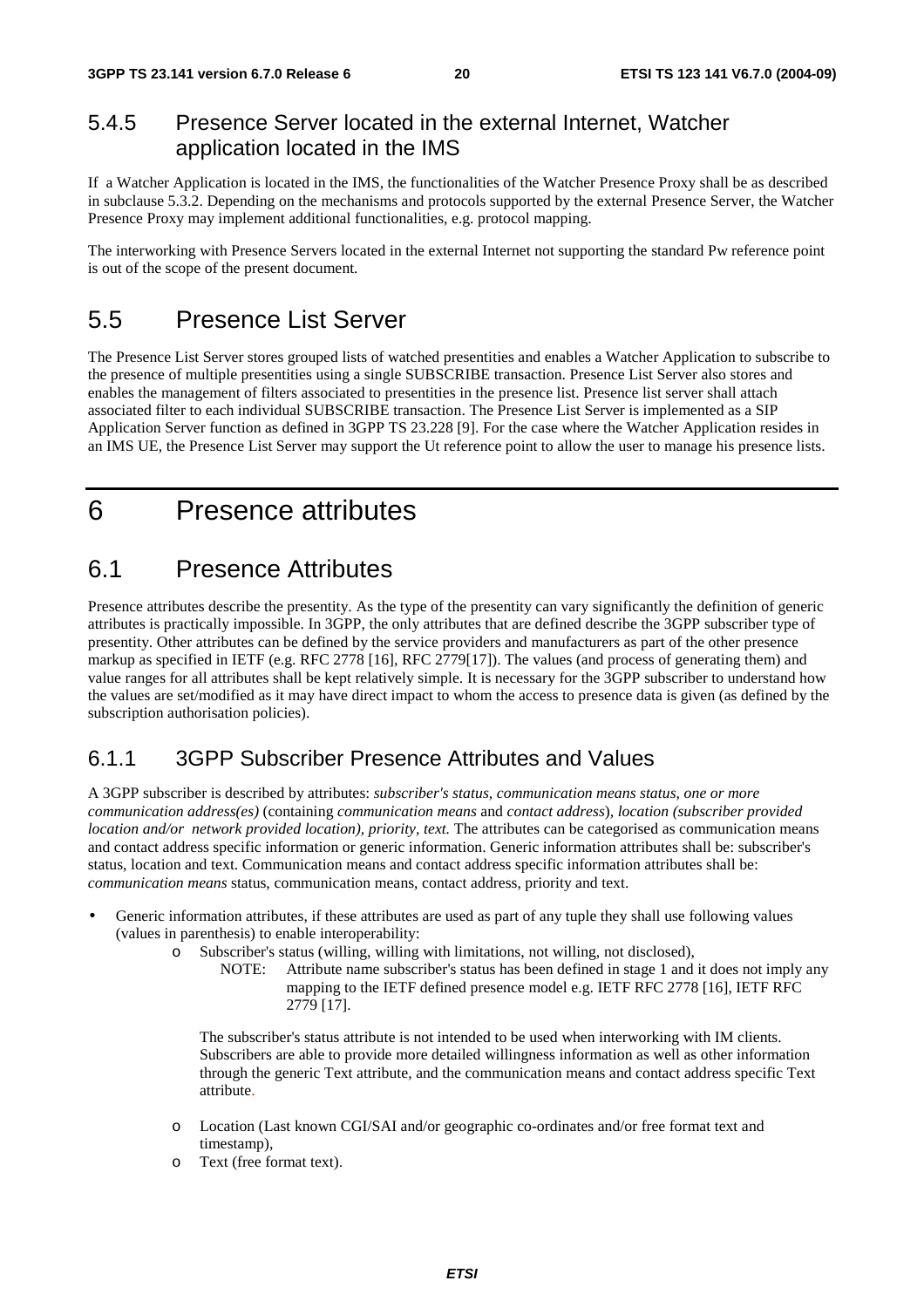- Communication means and contact address specific information attributes, if these attributes are used as part of any tuple they shall use following values (values in parenthesis) to enable interoperability:
	- o communication means status (online, offline),
	- o communication means (Service type (e.g. telephony, SMS, email, multimedia messaging service, instant messaging service)),
	- o contact address (E.164 (e.g. MSISDN), SIP URL, Email, Instant message address e.g. IM:name@domain name),
	- o Priority (Priority order for each of the defined communication means and contact address),
	- o Text (free format text).
	- NOTE: The mapping of these attributes and values to the IETF defined presence model IETF RFC 2778[16], IETF RFC 2779 [17] may result one or several of the following:
		- using existing IETF defined attributes and values (or subset of them)
		- using existing IETF defined attributes but extending the value set
		- Creating new attributes to the tuples.
	- The mapping of these values for tuples and different fields of the tuple is defined in stage 3. Furthermore, mechanisms to allow extensibility of the presence information in order to ensure interoperability are defined in stage 3.

All these attributes shall be able to contain value NULL to enable polite blocking.

## 6.1.2 Presence Structure to Support Multiple Values for Attributes

Attributes shall be mapped to separate tuples which have unique identifiers. If the presentity wants to show different presence information concerning one attribute to different watchers the presentity shall create more than one tuple that contain the same attribute with different value. The association of tuples to different watchers and watcher groups shall be based on the subscription authorisation policies s. The presentity controls the value of the attribute by modifying the corresponding tuple. Figure 6.1.2-1 illustrates how different values for different watchers are provided utilising subscription authorisation policies s.

NOTE: The figure 6.1.2-1 is illustrative only and it shall not mandate or limit the server implementation options.



**Figure 6.1.2-1: Illustration how subscription authorisation lists are utilised to present different values of the same attribute to different watchers**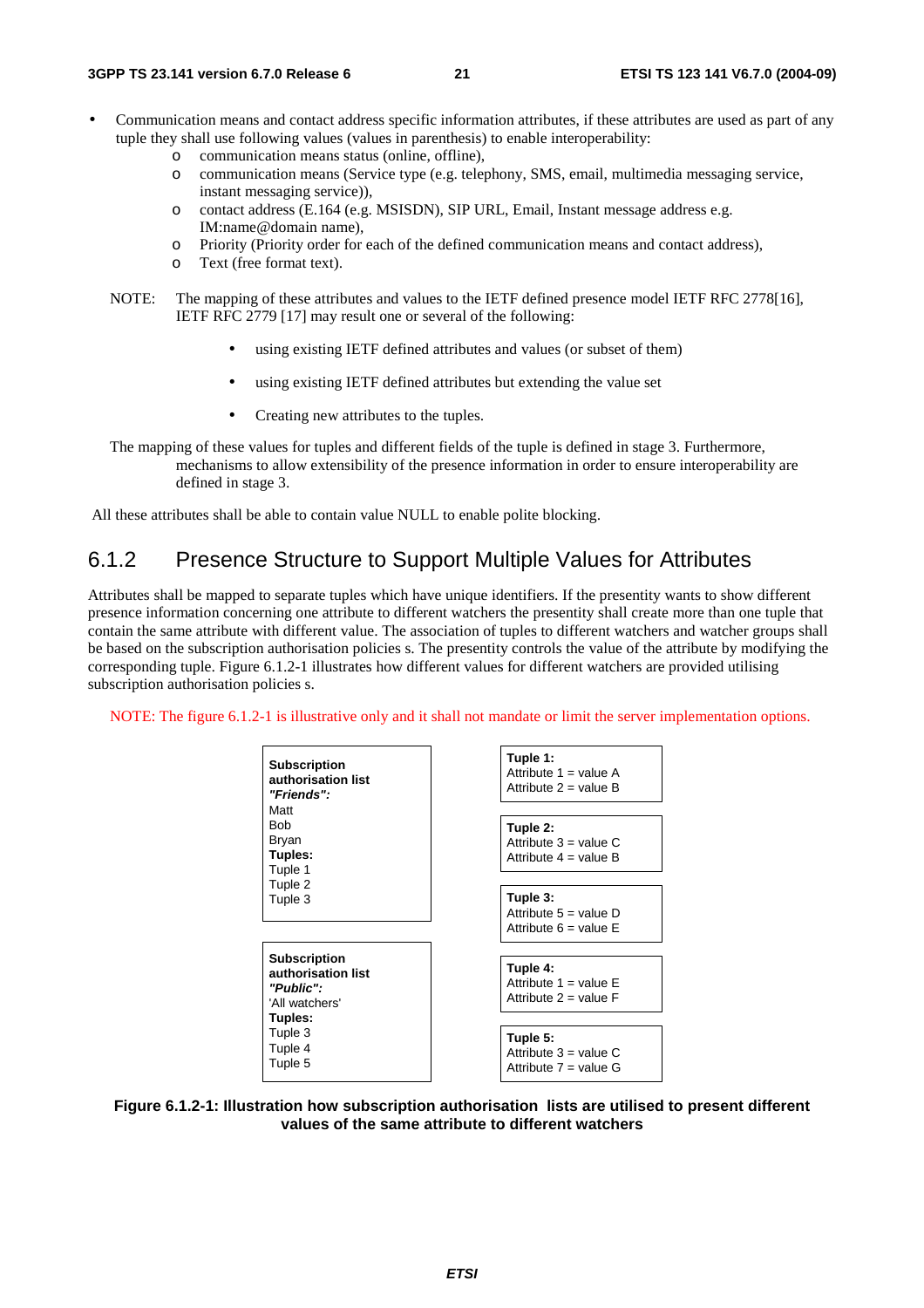## 6.2 Presence Information Model

Presence information related to a particular communications means and contact address shall be carried in a presence tuple dedicated to that particular communications means and contact address.

Generic presence information that is not directly applicable to a particular communications means and contact address shall be conveyed in a way that conforms to the IETF presence model e.g. IETF RFC 2778 [16], IETF RFC 2779 [17] (to ensure interoperability) and preferably does not require multiple instantances of this information to be sent.

Generic information may be mapped to the tuples specific to each communication means and contact address. In that case the information shall be equal in each tuple. The stage 3 description should use a mechanism which conforms to the IETF presence model.

Application identifiers may be allocated to applications, which are using presence capabilities. The conventions and the allocation mechanism for application identifiers are subject to stage 3 specification. Application identifier(s) are carried as part of the presence information. Application identifier(s) may be added to published presence information on the presentity side. In this case, the presence server shall include this application identifier to the relevant tuple(s) in the presence document together with the published information. On the watcher side the received application identifier may be used e.g. for determining which application should receive and process the related presence information. Details of processing the application identifier(s) on the Presence User Agent and watcher side are out of scope of this specification.

## 7 Subscription authorisation policies

Subscription authorisation policies shall define the watchers who can access the presence information of the presentity. In addition to the watcher identities, the subscription authorisation policies shall contain the presence information or reference to the presence information that is allowed to be accessed by the listed watchers. The subscription authorisation lists can be logically arranged to be part of the presence server or a separate entity in the network.

In case of presence information fetch or subscription from a watcher that has not been authorised by the subscription authorisation policies, the presence server shall put the fetch or subscription on hold until the watcher has been authorised, added to the subscription authorisation lists or until a preconfigured timer has expired.

Subscription authorisation lists can be divided into three different categories: personal subscription authorisation lists, public subscription authorisation lists and blocking subscription authorisation lists.

Personal and general subscription authorisation lists shall define which watchers can access which information. Personal subscription authorisation lists shall explicitly identify watchers, while general subscription authorisation lists relate to groups of watchers whose exact identities are not necessarily known by the presentity e.g. 'all watchers' or 'all 3GPP watchers'.

Blocking subscription authorisation lists shall define watchers that are not allowed to access any presence information related to the presentity.

A presentity shall be able to manage several personal and general subscription authorisation lists as well as blocking subscription authorisation lists.

The three subscription authorisation list categories shall be evaluated in the following order: blocking subscription authorisation lists, personal subscription authorisation lists and general subscription authorisation lists.

The following shows an example where the presentity has defined a single subscription authorisation list for each category.

 In this particular example, once the hit is found the evaluation is halted and presence information according to access is delivered.

- 1. Is the watcher on the blocking subscription authorisation list?
- 2. Is the watcher on the personal subscription authorisation list?
- 3. Is the watcher on the general subscription authorisation list (created e.g. by service provider containing all watchers)?
- 4. Send a notification to the presentity of pending subscription authorisation request.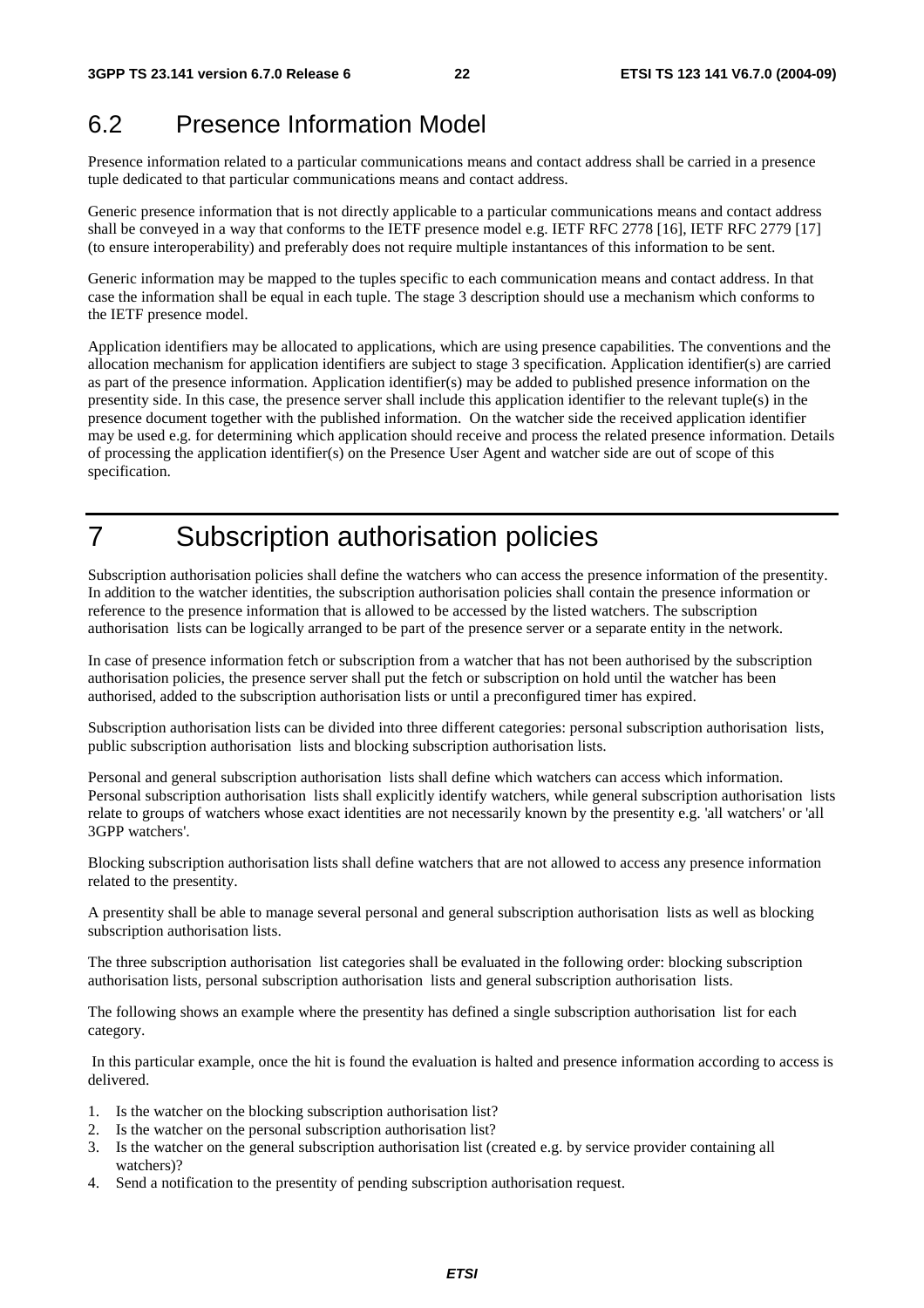

**Figure 7-1. Example of subscription authorisation list evaluation order for presence service** 

## 8 Charging requirement

The following charging requirement for presence service is identified. The requirements shall be realized by enhancements of the IMS charging mechanism as specified in 3GPP TS 32.200[6] and 3GPP TS 32.225[7].

- 1) Watcher Presence Proxy shall be able to provide the charging information for watcher requests per watcher for presence enquiry or subscription and subsequent notifications.
- 2) Presentity Proxy shall be able to provide the charging information for updates to presence information per watcher.
- 3) The Presence Server shall be able to provide the charging information for notifying the watcher of updates to presence information. Presence Server shall be able to provide the charging information for subscription to Watcher Lists and receiving notification of Watcher Information. Presence Server shall be able to provide the charging information for collecting the record of watcher list information per presentity. The Presence Server shall be able to provide the charging information for publishing presence information per presentity.
- 4) Presence List Server shall be able to provide the charging information for Watcher subscription to Presence Lists and receiving notification of Presence Information.
- 5) It shall be possible to apply specific tariffs (eg zero rating) to the bearer and/or signalling traffic associated with the above presence service 'events'. Differentiating in the IP Connectivity access network between the signaling traffic related to presence events and signaling traffic related to other IMS SIP communications is not a requirement.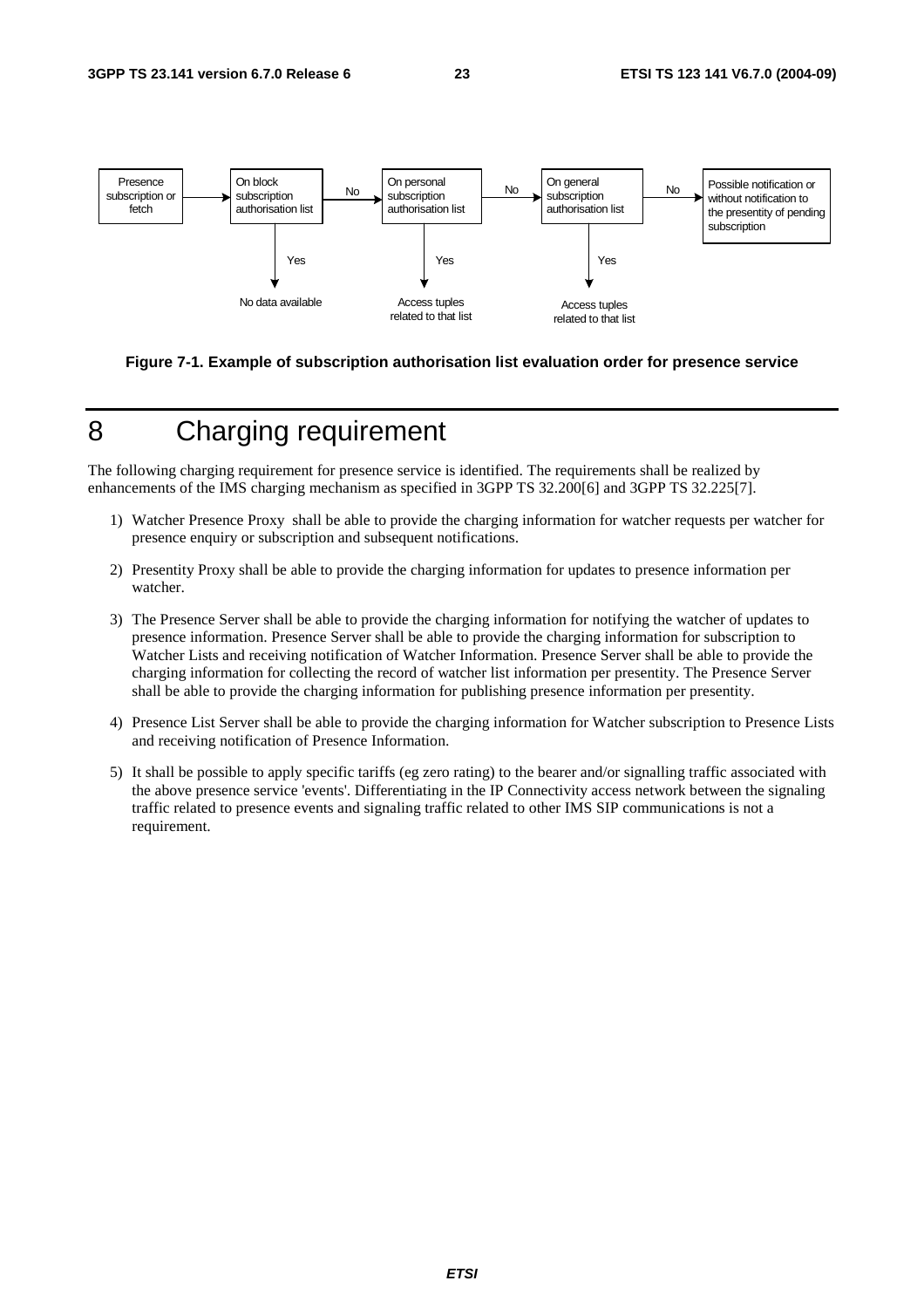## Annex A (informative): Information flows

## A.1 General information flow

Figure A.1-1 illustrates the message flow for user A requesting presence information for user B in a different network.



**Figure A.1-1: Presence enquiry message flow** 

- 1. The A party sends a presence enquiry to Watcher Application A (WA-A). The A party identifies B by B"s address (e.g. MSISDN or URI). The enquiry can be of various types, e.g.:
	- a) "tell me the current state of B"
	- b) "tell me all state changes of user B for the next x hours"
	- c) "tell me when B next changes state"
	- d) "stop telling me about B"
- 2. Watcher Application A "authenticates" A and checks their credit status (details of authentication and credit status are outside scope of this message flow)
- 3. Watcher Application A sends a "Presence enquiry for B" message to Watcher Presence Proxy.
- 4. The Watcher Presence Proxy derives B"s network name from B"s address (details of how this is derived is outside the scope of this message flow).
- 5. The Watcher Presence Proxy sends a "Presence enquiry for B" message to B"s network"s Presentity Presence Proxy.
	- NOTE: Authentication may be necessary between A and B party networks in line with techniques used in other instances of inter operator message flow; precise details are outside the scope of this message flow.
- 6. The Presentity Presence Proxy derives the address of B"s Presence Server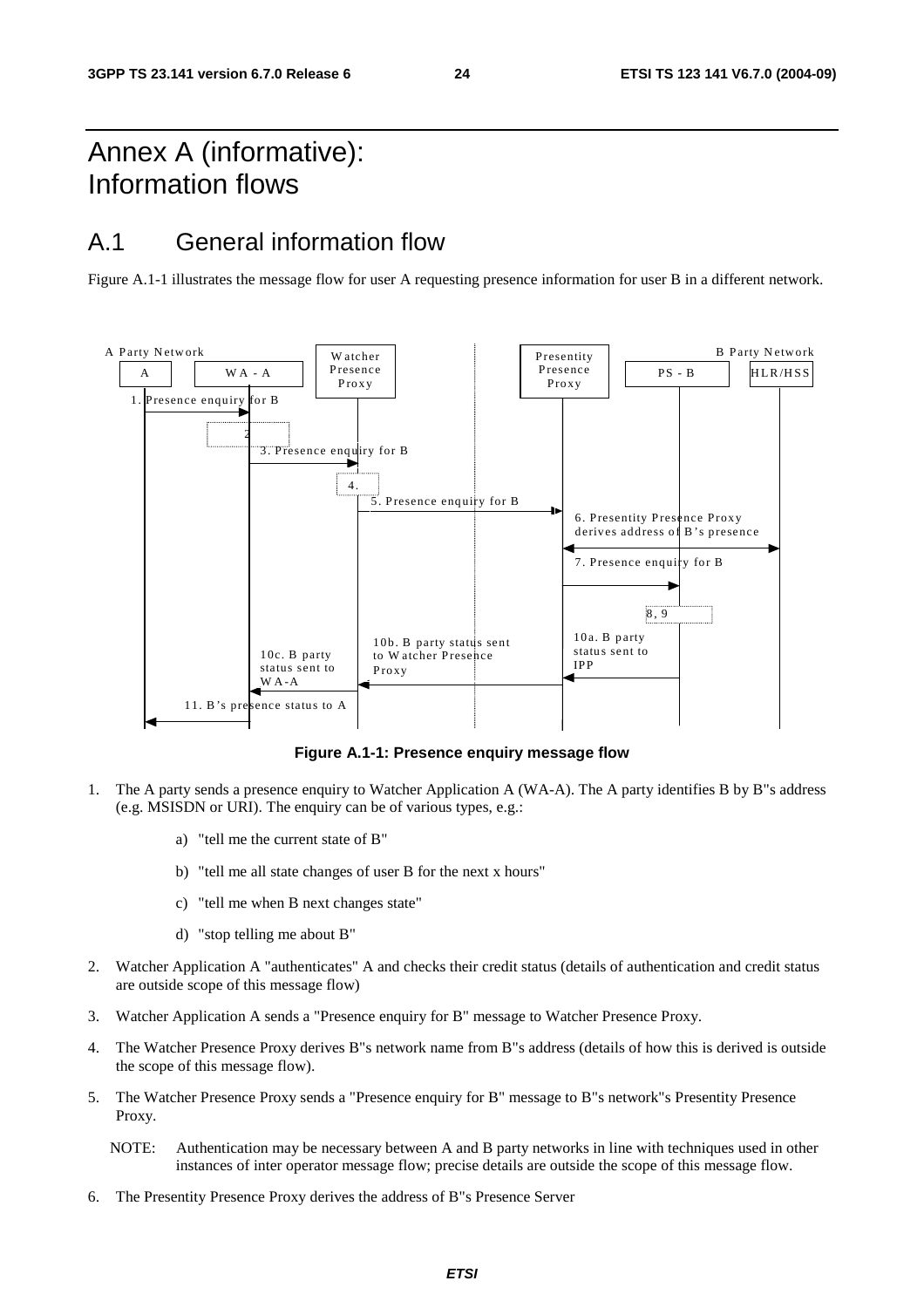- 7. B"s network Presentity Presence Proxy sends "Presence enquiry for B" message to B"s Presence Server.
- 8. B"s Presence Server processes the presence enquiry request (e.g. check A is one of B"s buddy"s and B still wants A to watch him/her).
- 9. B"s Presence Server raises charge record for A against A"s network (precise details are for further study)
- 10. B"s Presence Server sends B"s status back to Watcher Application A in Originating PLMN (may be returned via Presentity Presence Proxy and Watcher Presence Proxy).
- 11. Watcher application returns B"s presence to use A.
	- NOTE 1: Steps 10 and 11 are repeated as necessary if B party has been requested to provide regular presence updates.
	- NOTE 2: In the event that the presence enquiry message is "stop telling me about B" steps 8-11 are just an acknowledgement for watcher application A.

## A.2 Detailed information flows

#### A.2.1 Overview of flows used

The messages used in this subclause are representative and are not meant to indicate any particular protocol as this is outside the scope of this document. In this subclause the following messages have been used:

| SubscribePres: | This is a request by a watcher to obtain presence information about a presentity. The message may be<br>used to either request the current presence information or to subscribe to updates of presence<br>information for a particular time period. This flow may also be used to un-subscribe to periodic<br>updates. The request needs to convey the presence related events that that the watcher is be interested<br>in. A presence server may accept or deny such a request.                                                                                                                                                                                                                                                                 |
|----------------|---------------------------------------------------------------------------------------------------------------------------------------------------------------------------------------------------------------------------------------------------------------------------------------------------------------------------------------------------------------------------------------------------------------------------------------------------------------------------------------------------------------------------------------------------------------------------------------------------------------------------------------------------------------------------------------------------------------------------------------------------|
| MsgAck:        | This is a generic message acknowledgement for the message flows. It may be used to indicate a<br>positive or negative acknowledgement. In the latter case, the message may convey an indication for<br>the rejection.                                                                                                                                                                                                                                                                                                                                                                                                                                                                                                                             |
| Query:         | This message is used by a Presentity presence proxy to request the HSS/HLR to provide the necessary<br>information to locate a presence server that is associated with a presentity.                                                                                                                                                                                                                                                                                                                                                                                                                                                                                                                                                              |
| Resp:          | This message is the reply by the HSS/HLR to provide the required information to the Query message<br>above.                                                                                                                                                                                                                                                                                                                                                                                                                                                                                                                                                                                                                                       |
| NotifyPresUp:  | This message is used to notify a watcher of updates to a presentitiy''s presence information. The<br>watcher would have either requested the current presence information or had previously subscribed to<br>periodic updates. The message may contain the presence information or a pointer to the information.                                                                                                                                                                                                                                                                                                                                                                                                                                  |
|                | PresUpdateMsg: This message is used by a Presence user agent, the Network agent, and the External agent to provide<br>the presentity"s presence information to the Presence Server. This message shall be capable of<br>conveying the complete set of presence information associated with a presentity. This message shall<br>also be capable of conveying a subset of the presence information associated with the presentity, to<br>provide updates of a presentity"s presence information to a presence server. This message needs to be<br>able to convey the presence information associated with a presentity. The message may contain the<br>presence information or a pointer to the information. (Note: there are similarities with the |

## simplicity, different message names are used). A.2.2 Flows demonstrating how watchers subscribe to presence event

*NotifyPreseUp* message listed above since they both convey presence information. However for

## notification

The subclause covers the flows that show how watchers can request presence information about a presentity.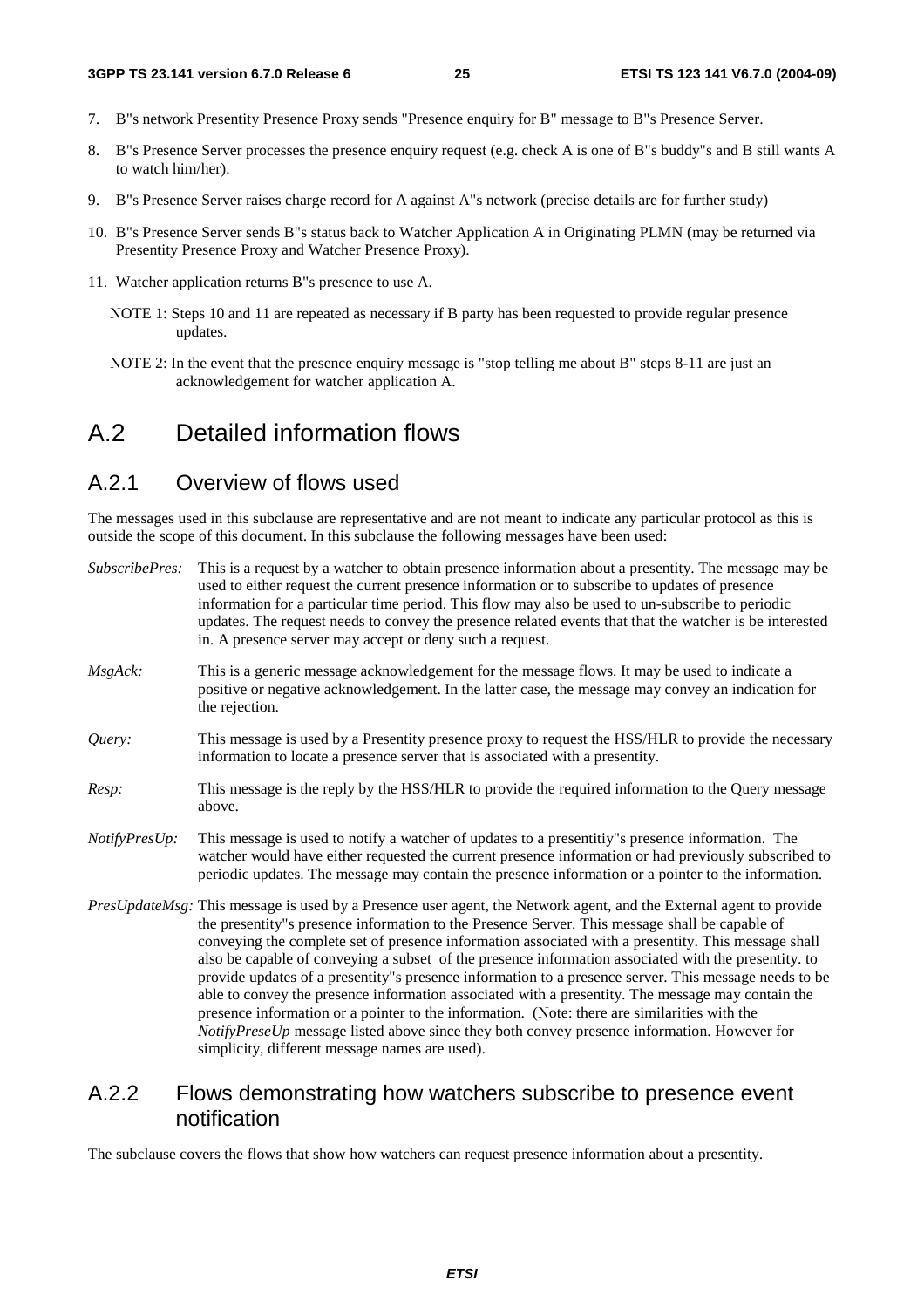#### A.2.2.1 IMS Watcher and IMS Presentity in the same or different IM-CN



**Figure A.2.2.1-1. IMS Watcher registering for event notification** 

Figure A.2.2.1-1 shows an IMS watcher subscribing to presence event notification about an IMS based presentity. The presentity may either be in the same IM-CN subsystem as the watcher or may be in a different IM-CN subsystem. The flows for both these cases are the same.

*Note-i: The path of the SUBSCRIBE dialog may optionaly include additional I-CSCF(THIGs) in networks where network topology hiding is applied.* 

*Note-ii: The flow shows the case that the S-CSCF of the Presentity does not remain in the path of the dialog.*

The details of the flows as follows:

- 1. A watcher agent in a UE wishes to watch a presentity's presence information, or certain parts of the presentity's presence information (defined by the filters included in *SubscribePres*). To initiate a subscription, the UE sends a *SubscribePres* message request containing the presence related events that it wishes to be notified of, together with an indication of the length of time this periodic subscription should last. The UE sends the *SubscribePres* information flow to the proxy (subscriber identity, home networks domain name). The *SubscribePres may also include an indication of the watcher's capability to handle partial notifications*.
- 2. The P-CSCF remembers (from the registration process) the next hop CSCF for this UE. In this case the *SubscribePres* is forwarded to the S-CSCF in the home network. In this case, the P-CSCF and the S-CSCF act as a Watcher Presence Proxy.
- 3. The S-CSCF is unable to resolve the presence server address of the presentity that the UE is requesting to watch, and as a result forwards the *SubscribePres* message to the an I-CSCF offering part of the Presentity Presence Proxy functionality. The S-CSCF shall examine the home domain of the presentity associated with the request and if the request is for a presentitiy outside the operator"s domain, it determines the external I-CSCF. If the request is for a presentity in the same domain, the S-CSCF forwards the request to the local I-CSCF.
- 4. The I-CSCF examines the presentity identity and the home domain identity and employs the services of a nameaddress resolution mechanism to determine the HSS address to contact. The I-CSCF shall query the HSS to obtain the address of the S-CSCF associated with the Presentity. It shall query the HSS via a Query message.
- 5. The Query Resp message from the HSS provides the name of the S-CSCF associated with the presentity.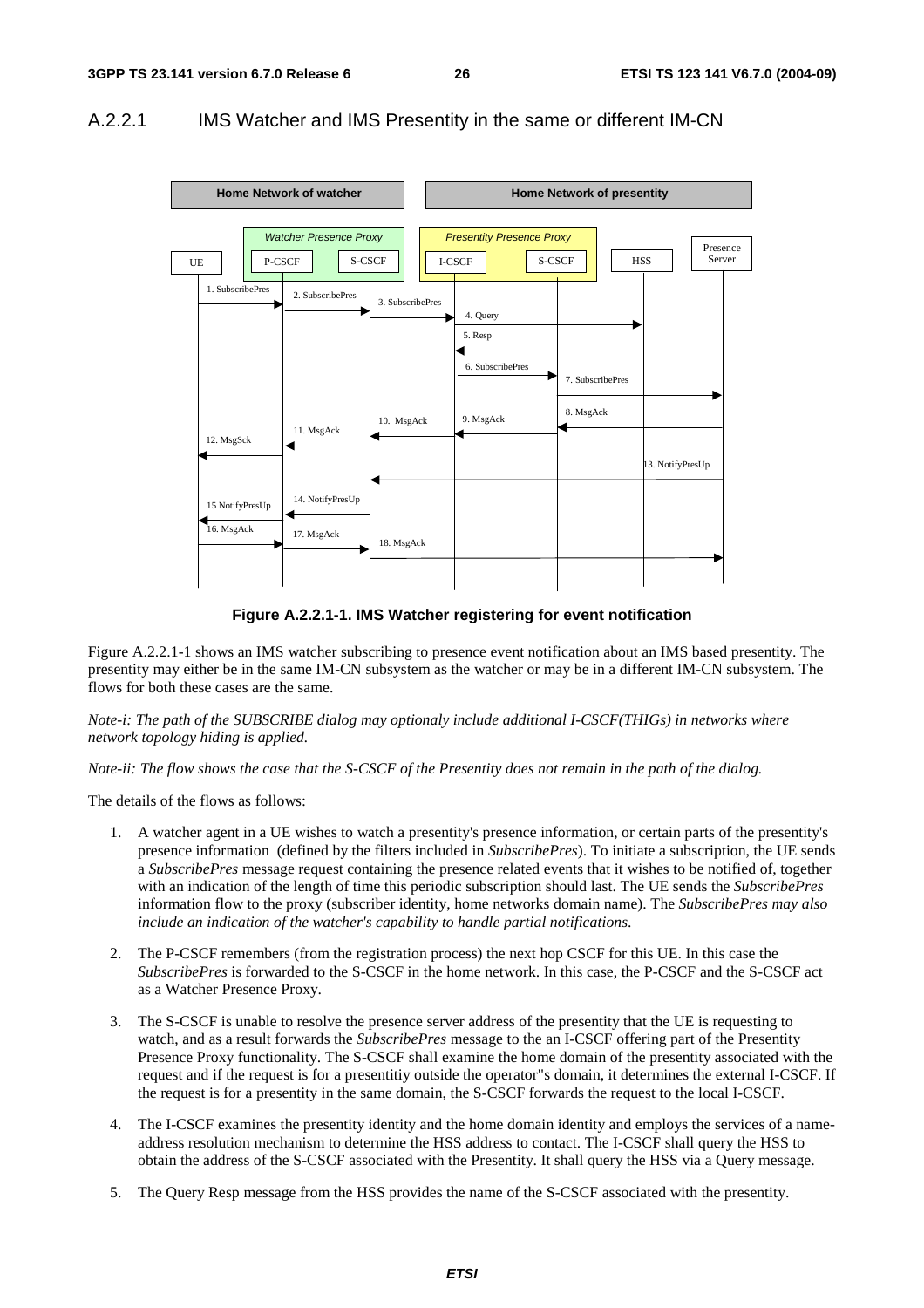- 6. The I-CSCF, using name of the Presence Server shall determine the address of the S-CSCF through a nameaddress resolution mechanism. The *SubscribePres* message is forwarded to the S-CSCF.
- 7. The S-CSCF using any necessary filtering criteria forwards the *SubscribePres* message to the appropriate Presence Server.
- 8. At this stage the presence server performs the necessary authorisation checks on the originator to ensure it is allowed to watch the presentity. Once all privacy conditions are met, the presence server issues a *MsgAck* to the S-CSCF . (In the case where the privacy/authorisation checks fail, then a negative acknowledgement is sent to the watcher).
- 9. The S-CSCF forwards the to the I-CSCF.
- 10. The I-CSCF forwards the *MsgAck* to the originating S-CSCF.
- 11. The S-CSCF forwards the *MsgAck* message to the P-CSCF.
- 12. The P-CSCF forwards the *MsgAck* to the watcher agent in the UE.
- 13. As soon as the Presence Server sends a *MsgAck* to accept the subscription, it sends a *NotifyPresUp* message with the current full state of the presentity's tuples that the watcher has subscribed and been authorised to. The NotifyPresUp is sent along the path of the SUBSCRIBE dialog to the S-CSCF allocated to the Watcher. Further notifications sent by the Presence server may either contain the complete set of presence information, or only those tuples that have changed since the last notification if the watcher has indicated the capability to process partial notifications.
- 14. The S-CSCF forwards the *NotifyPresUp* to the P-CSCF.
- 15. The P-CSCF forwards the *NotifyPresUp* to the watcher application in the UE
- 16. The UE acknowledges the receipt of the *NotifyPresUp* message with a *MsgAck* sending this to the P-CSCF.
- 17. The P-CSCF forwards the *MsgAck* message to the S-CSCF.
- 18. The S-CSCF allocated to the presentity forwards the *MsgAck* to the Presence Server.

#### A.2.3 Flows demonstrating how presentities update Presence Information

#### A.2.3.1 Updating presence information by terminals without support of the Pep reference point

For the case of terminals that do not support the Pep reference point presence information can be provided alternative mechanisms such as SMS, WAP etc. The Presence User Agent provides the necessary interworking with the presence server. As previously indicated, the PUA may be located with network entities such as a WAP WML/HTTP server or SMS-C, however this is an implementation issue and outside of the scope of technical report. This particular example is illustrative and shows the case where a user updates presence information through a WAP browser, where the Presence User Agent is located inside the WAP WML/HTTP server and is illustrated in figure A.2.3.1-1 below. It is acknowledged that other possibilities exist.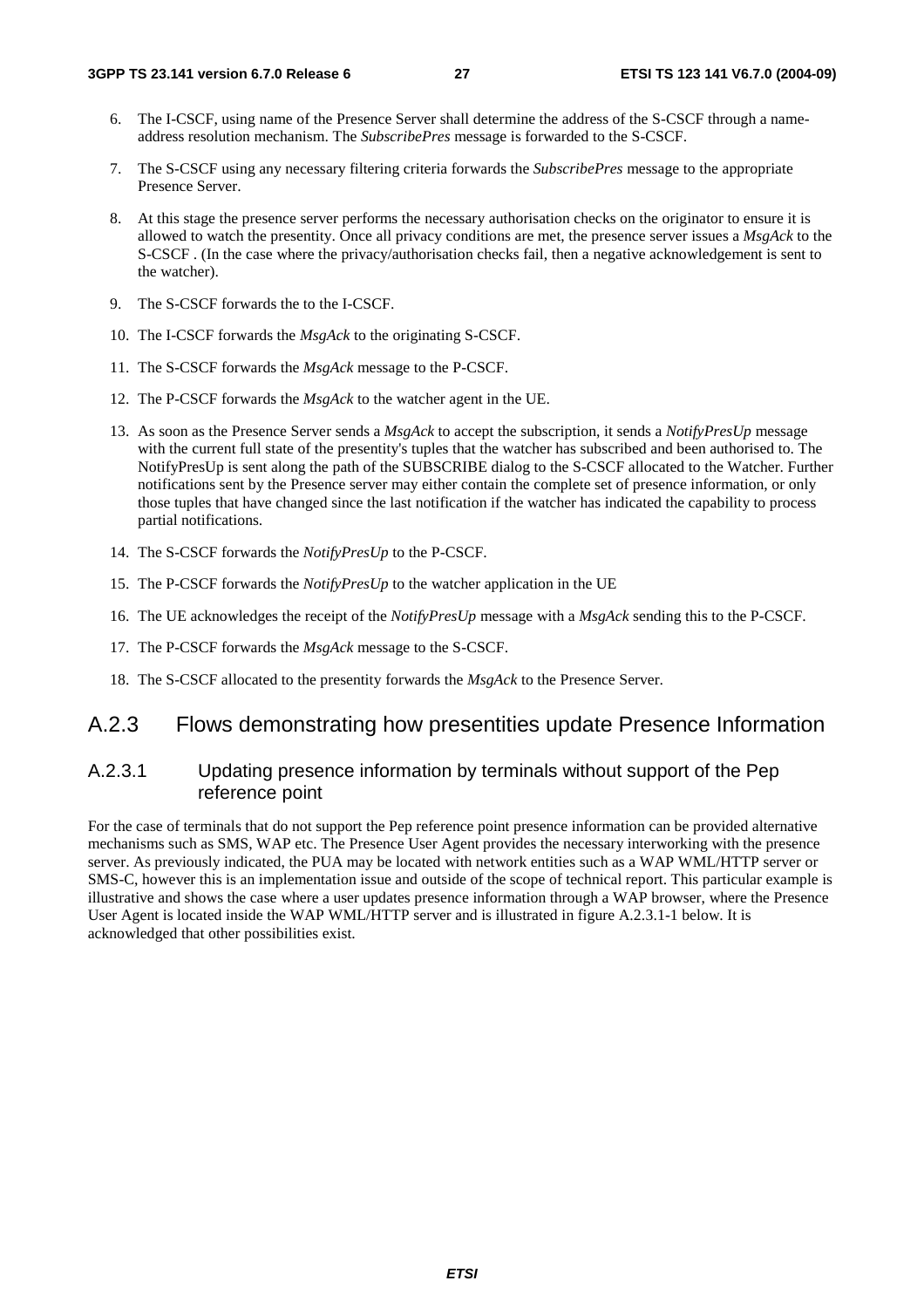



- 1. The user opens a WAP session by requesting a WAP URL that is dedicated to updates of presence information.
- 2. Using a WAP browser, the user modifies aspects of "user presence information.
- 3. The WML/HTML server, which in this example hosts the Presence User Agent (although the PUA may be a separate entity, in which case the interface to the PUA will be proprietary), sends a PresUpdateMsg to the Presence Server. Additional functionality may be required to locate the presence server associated by the presentity. In this particular example, it is assumed that the PUA is configured with the appropriate address of the presence server.
- 4. The Presence Server acknowledges the PresUpdateMag with a MsgAck to the WAP WML/HTTP server.

#### A.2.3.2 IMS Registration Notification process to the Presence Server within IMS

The following flow describes how the presence server is notified of an IMS registration event by the network elements.



**Figure A.2.3.2-1: IMS Registration Notification procedure for the Presence Server.**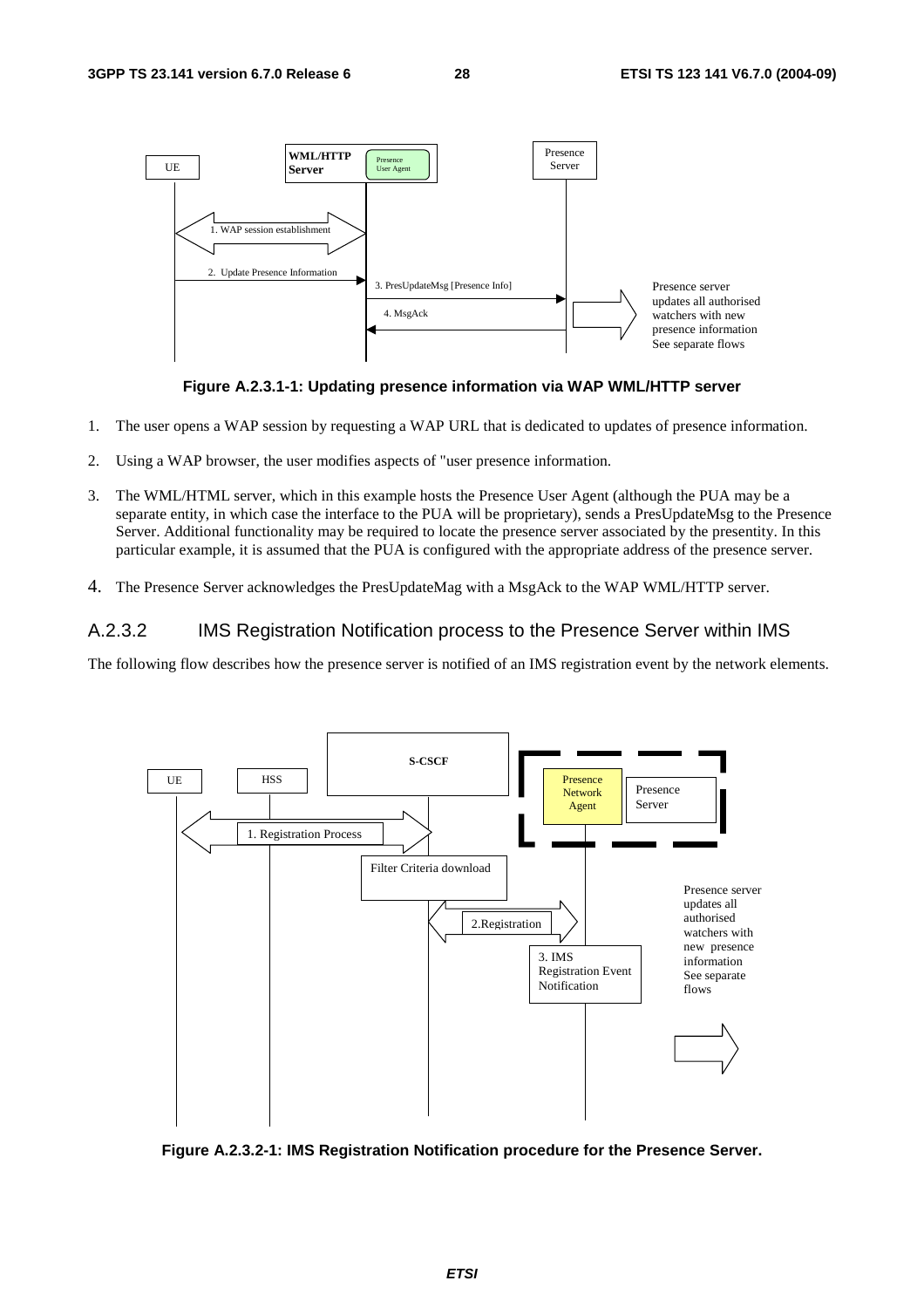- 1. UE registration takes place with the S-CSCF as detailed in TS 23.228 [9]. As part of this process, the filtering criteria are downloaded to the S-CSCF from the HSS. The filter criteria contains instructions that the registration be sent to the presence network agent (eg. registration, de-registration).
- 2. The S-CSCF sends the registration to the Presence Network Agent via the ISC interface.
- 3. 3. When the Presence Network Agent receives the notification of the IMS registration event from the S-CSCF, it determines that this registration is an event that the Presence Server is interested in and informs the Presence Sever.

#### A.2.3.3 CS/PS Notification process of the Presence Server

The following flow describes how the presence server is notified of an event by the network elements for a CS/PS subscriber.



**Figure A.2.3.3-1: CS/PS Notification procedure for the Presence Server.** 

- 1. For network event to be reported on behalf of a CS/PS subscriber, the necessary triggers are armed in the MSC/SGSN. This takes place off-line and is outside the scope of this TS as to how it is achieved.
- 2. At the occurrence of an event between the HLR and the MSC/SGSN, (e.g UE detach) a notification message is generated.
- 3. A MAP notification message (NOTE\_MM\_EVENT) is sent to the Network Agent via Pc/Pg interface on the occurrence of an event, details of this are outside the scope of this flow. There may be some address resolution needed by the network agent to locate the presence server but details of this is also outside the scope of this flow..
- 4. The Network Agent informs the Presence Server. The Presence Server notifies all authorised watchers and sends an acknowledgement to the Network Agent.
- 5. Network Agent sends an MM\_Event\_Ack to the MSC/SGSN.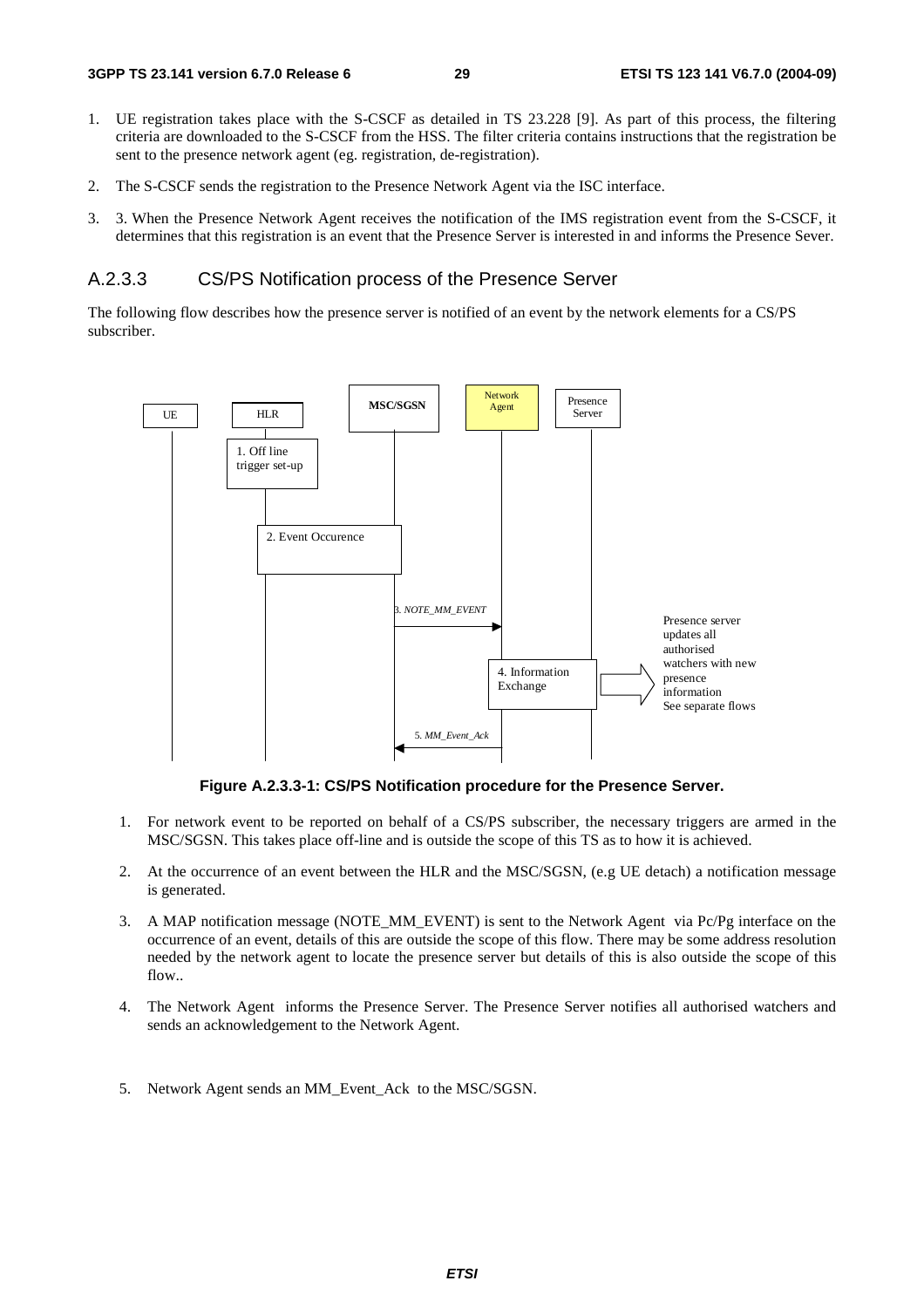

#### A.2.3.4 Updating presence information by terminals with Pep interface support

**Figure A.2.3.4-1: Updating presence information via the Pep interface** 

- 1. The PUA residing in the UE generates a *PressUpdateMsg* message which contains the new presence information. The means for the PUA to compose this presence information is outside the scope of this specification.
- 2. P-CSCF forwards the message to the user"s S-CSCF.
- 3. S-CSCF forwards message to the correct Presence Server based on ISC filtering rules.
- 4. Presence Server authorizes the presence update, and checks what information the message contains. The Presence Server then processes the updated presence information according to the client's request. The Presence Server sends a *MsgAck* response back to UE.
- 5. S-CSCF forwards the response back to the P-CSCF
- 6. P-CSCF forwards the response back to the UE.

## A.2.4 Presence Server notifying watcher of updates to presence information

A.2.4.1 IMS based Watcher and presentity in the same or different IM-CN subsystem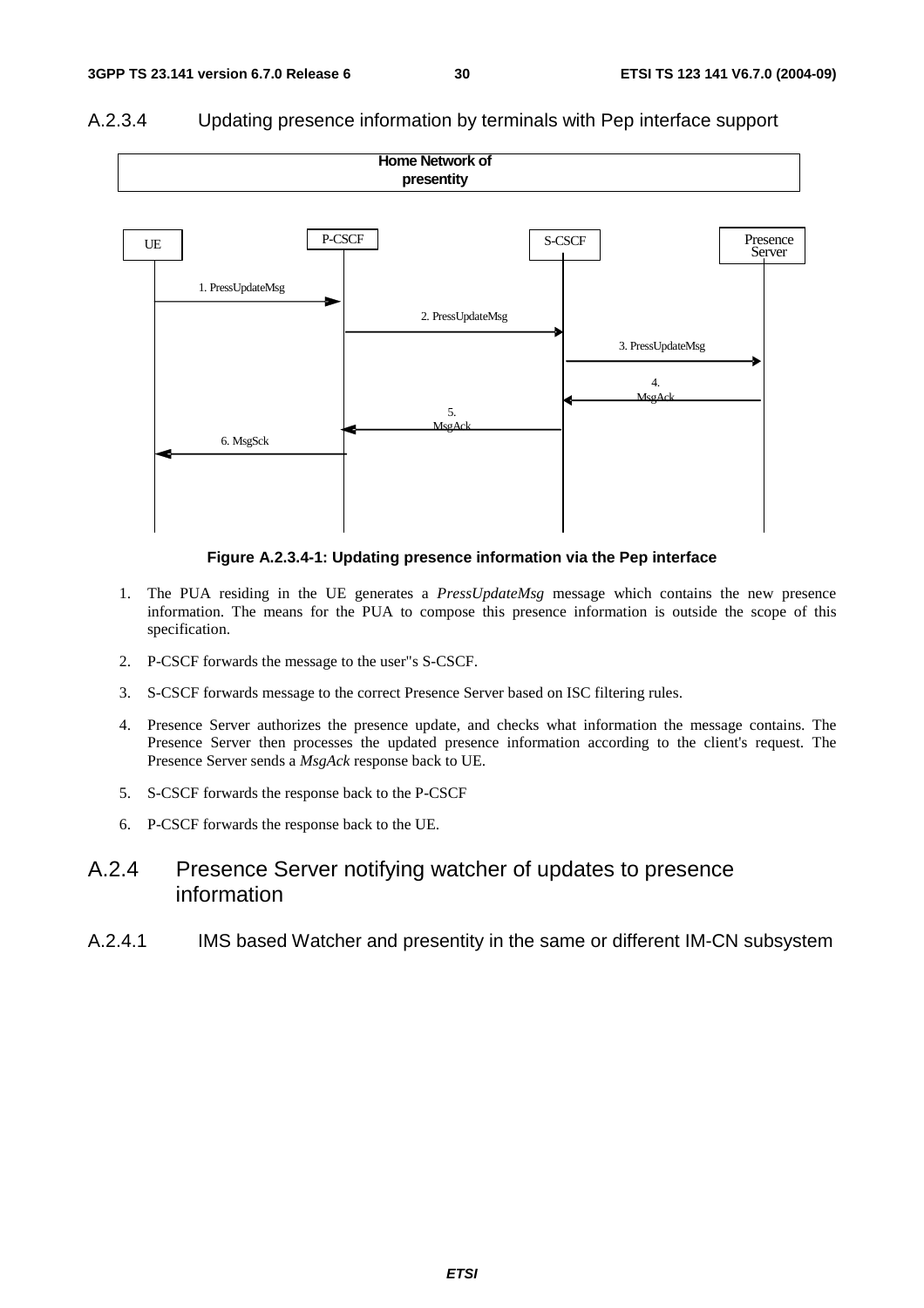

**Figure A.2.4.1-1: Presence Server updating IMS watcher** 

Figure A.2.4.1-1 shows how an IMS based watcher is notified of updates to a presentity"s presence information. The flows are applicable to the case where the Watcher and Presentity are in the same or in different IM-CN subsystems.

*Note-i: The path of the SUBSCRIBE dialog (i.e. also the NOTIFY transaction) may optionaly include additional I-CSCF(THIGs) in networks where network topology hiding is applied.* 

*Note-ii: The flow shows the case that the S-CSCF of the Presentity does not remain in the path of the dialog.* 

Details of the flows are as follows:

- 1. The Presence Server determines which authorised watchers are entitled to receive the updates of the presence information for this presentity. For each appropriate watcher, the presence server sends a *NotifyPresUp* message that contains the full or partial updates to the presence information. This *NotifyPresUp* is sent along the path of the SUBSCRIBE dialog to the S-CSCFof the Watcher.
- 2. The S-CSCF forwards the *NotifyPresUp* message to the P-CSCF of the watcher.
- 3. The P-CSCF forwards the *NotifyPresUp* message to the UE.
- 4. The UE acknowledges the *NotifyPresUp* message with a *MsgAck* to the P-CSCF.
- 5. The P-CSCF forwards the *MsgAck* message to the S-CSCF.
- 6. The S-CSCF of the Watcher forwards the *MsgAck* to the Presence Server.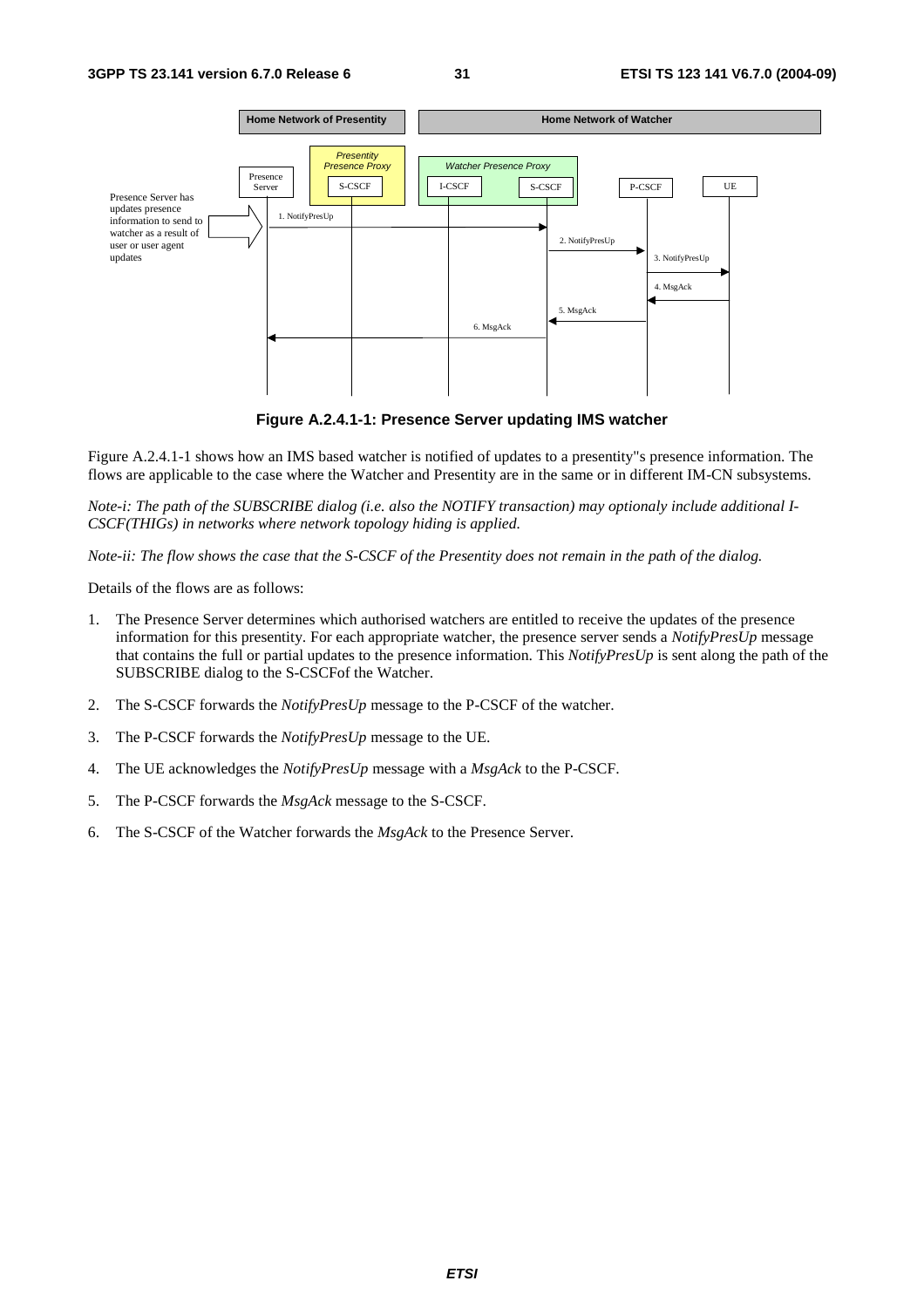## A.2.5 Presence User Agent subscribing to watcher list and receiving notification of a new watcher subscription



#### **Figure A.2.5-1: Presence User Agent subscribing to watcher list and receiving notification of a new watcher subscription**

Figure A.2.5-1 shows a Presence User Agent subscribing to watcher list and receiving notification of a new watcher subscription that is not contained in the current subscription authorisation policies s. The details of the flows are as follows:

- 1) The Presence User Agent initiates a subscription to the Presence Server requesting notification of any new watcher subscriptions.
- 2) The presence server issues a *MsgAck* to the Presence User Agent.
- 3) A watcher wishes to watch the Presentity. To initiate a subscription, the watcher sends a *SubscribePres* message request containing the presence related events that it wishes to be notified of, together with an indication of the length of time this periodic subscription should last to the Watcher Presence Proxy. The Watcher Presence Proxy sends the *SubscribePres* information flow to the Presentity Presence Proxy.
- 4) The *SubscribePres* is forwarded by the Presentity Presence Proxy to the Presence Server.
- 5) The Presence Server checks the subscription authorisation policies s and determines that this is a new watcher subscription not contained in the current subscription authorisation policies s and so sends a notification to inform the Presence User Agent of the request from the new watcher.
- 6) The presence server issues a *MsgAck* to inform the watcher that the Presence Server has received the watcher"s request for Presence information. The *MsgAck* is sent to the Presentity Presence Proxy.
- 7) The *MsgAck* is forwarded by the Presentity Presence Proxy to the watcher via the Watcher Presence Proxy.

Steps  $8 - 10$  depend on the actions of the Principal. The Principal can ignore the notification sent in step 5 or can respond with an Update of the subscription authorisation policies s to Accept, Accept with conditions or Deny the request.

8) The Presence User Agent sends an *UpdateSubscriptionAuthorisationPolicies s* to the Presence Server. (If the Presence User Agent decides to accept, block or accept with conditions the Presence Information requested by the watcher an appropriate *SubscriptionAccepted*, *SubscriptionBlocked* or *SubscriptionAcceptedWithConditions* is sent within the *UpdateSubscriptionAuthorisationPolicies s* to the Presence Server).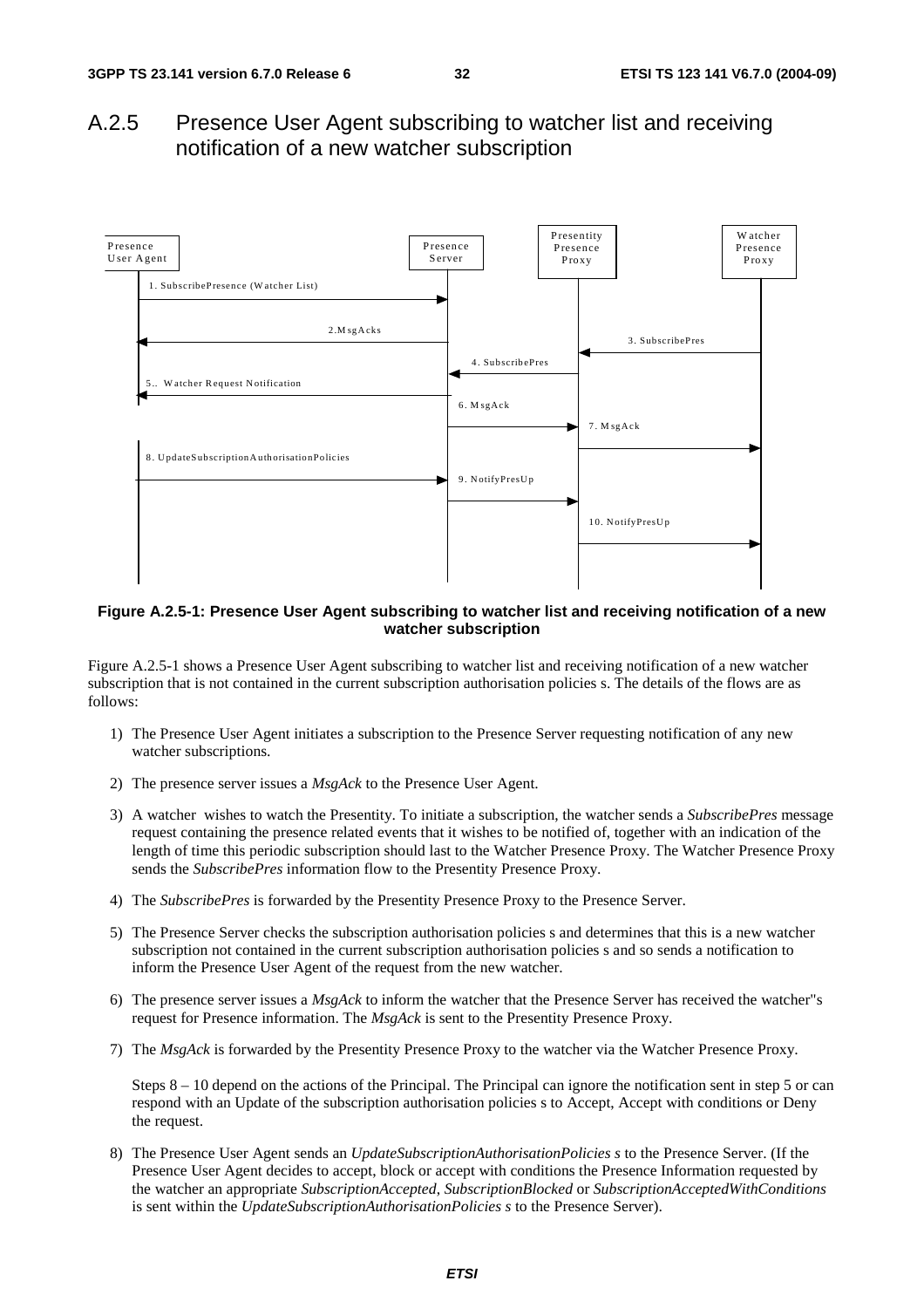#### **3GPP TS 23.141 version 6.7.0 Release 6 33 ETSI TS 123 141 V6.7.0 (2004-09)**

- 9) If the *UpdateSubscriptionAuthorisationPolicies* s accepts the subscription then the Presence Server sends a *NotifyPresUp* message with the current state of the Presence User Agent to the Presentity Presence Proxy. If the *UpdateSubscriptionAuthorisationPolicies s* indicates that the subscription is blocked then steps 9 and 10 are not performed.
- 10) The Presentity Presence Proxy forwards the *NotifyPresUp* message to the watcher via the Watcher Presence Proxy.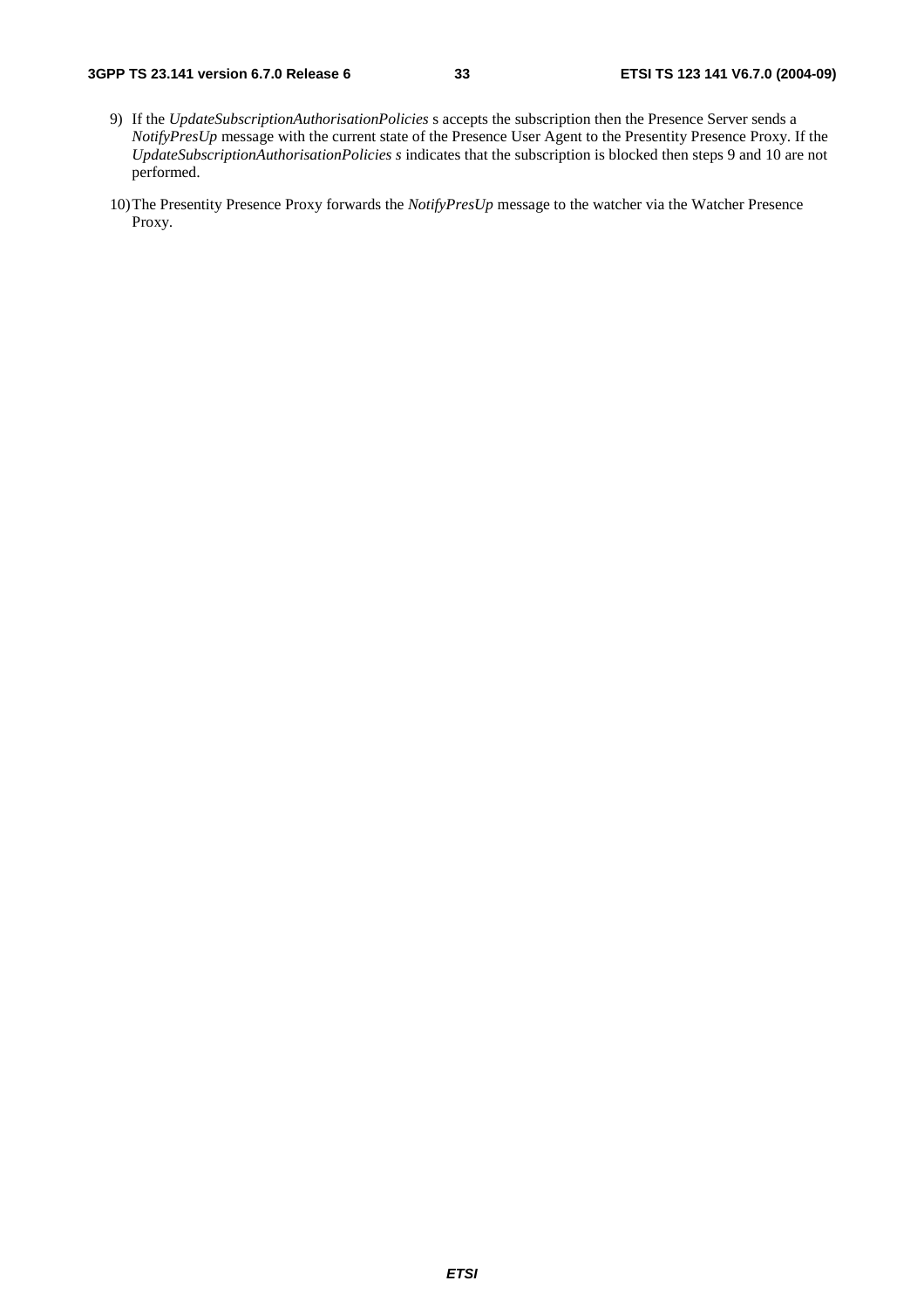Annex B (Informative): Void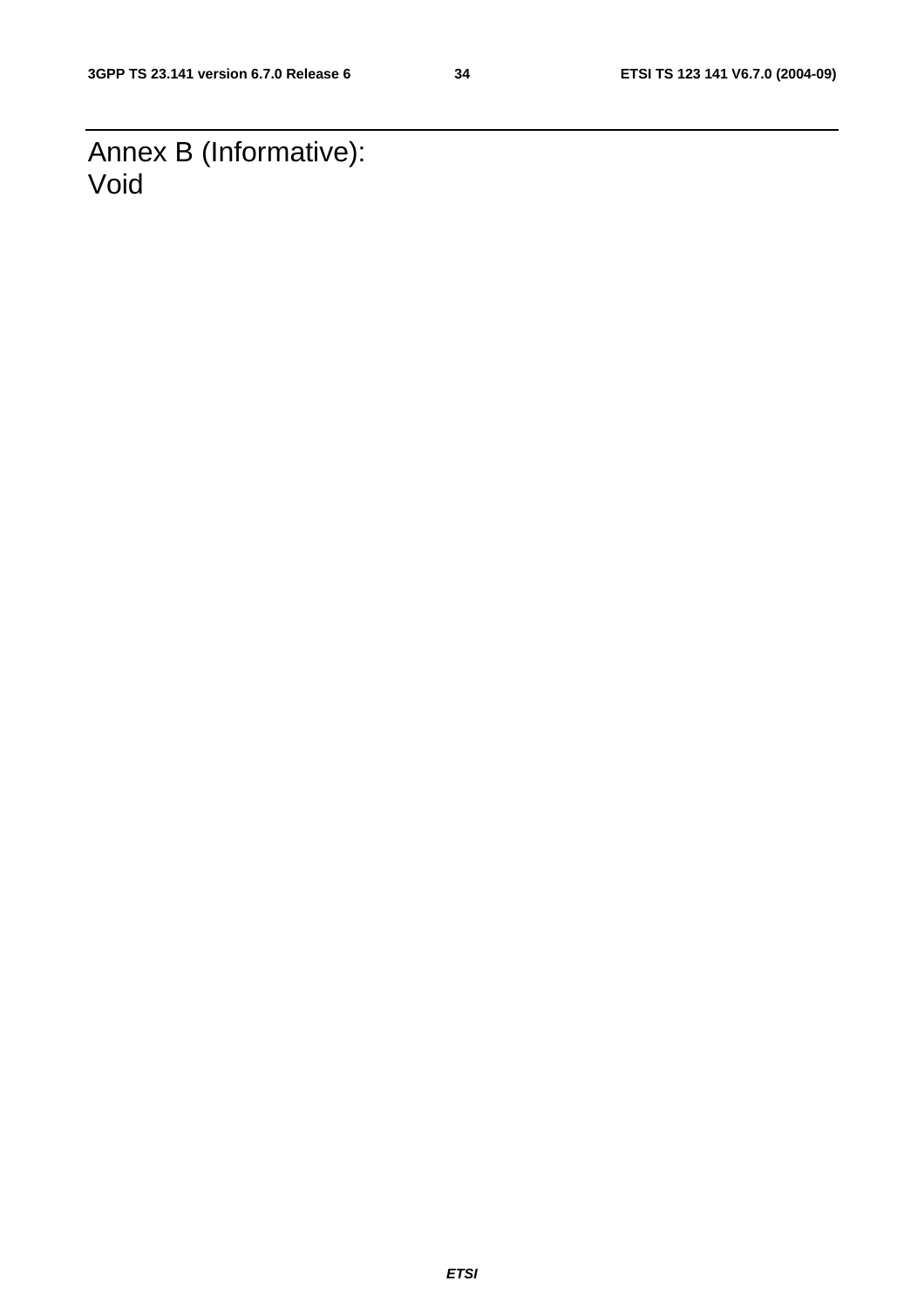## Annex C (informative): Change history

| <b>Change history</b> |              |                 |           |                |                                                            |               |            |
|-----------------------|--------------|-----------------|-----------|----------------|------------------------------------------------------------|---------------|------------|
| <b>Date</b>           | TSG#         | TSG Doc.        | <b>CR</b> |                | <b>Rev Subject/Comment</b>                                 | Old           | <b>New</b> |
| 2002-06               |              |                 |           |                | First version done based on TR 23.841 version 2.0.0        |               | 0.0.0      |
| 2002-06               |              |                 |           |                | Modified based on the agreed CRs in the SA2 #25            | 0.0.0         | 0.1.0      |
|                       |              |                 |           |                | Presence session                                           |               |            |
| 2002-08               |              |                 |           |                | Modified based on the agreed CRs in the SA2 #26 meeting    | 0.1.0         | 0.2.0      |
| 2002-08               |              |                 |           |                | Raised to v.1.0.0 for presentation and approval at SA#17   | 0.2.0         | 1.0.0      |
|                       |              |                 |           |                | (same content as v.0.2.0)                                  |               |            |
| 2002-10               |              |                 |           |                | Raised to v.6.0.0 after approval at SA#17 (same content as | 1.0.0         | 6.0.0      |
|                       |              |                 |           |                | previous version)                                          |               |            |
| 2002-12 SA#18         |              | SP-020773 030   |           |                | Pen interface functionality                                | 6.0.0         | 6.1.0      |
| 2002-12 SA#18         |              | SP-020773 017   |           | $\overline{2}$ | Presence attributes                                        | 6.0.0         | 6.1.0      |
| 2002-12 SA#18         |              | SP-020773 004 4 |           |                | Clarifications on access rules                             | 6.0.0         | 6.1.0      |
| 2002-12               | SA#18        | SP-020773 009 2 |           |                | Correction to IMS Notification process to the Presence     | 6.0.0         | 6.1.0      |
|                       |              |                 |           |                | Server within IMS                                          |               |            |
| 2002-12 SA#18         |              | SP-020773 031   |           |                | Presence attributes                                        | 6.0.0         | 6.1.0      |
| 2002-12 SA#18         |              | SP-020773 033   |           |                | Filter information in presence list server                 | 6.0.0         | 6.1.0      |
| 2002-12 SA#18         |              | SP-020773 026 1 |           |                | Pen Reference Point                                        | 6.0.0         | 6.1.0      |
| 2002-12               | SA#18        | SP-020773101015 |           |                | CR to Relationship of Presence Network Agent with IMS      | 6.0.0         | 6.1.0      |
|                       |              |                 |           |                | entities                                                   |               |            |
| 2002-12 SA#18         |              | SP-020773 020   |           |                | <b>Presentity Presence Proxy functionality</b>             | 6.0.0         | 6.1.0      |
| 2002-12 SA#18         |              | SP-020773 021   |           |                | Email review corrections to be updated to 23.141           | 6.0.0         | 6.1.0      |
| 2002-12               | SA#18        | SP-020773 016 1 |           |                | Clarification of which reference point is used when PUA    | 6.0.0         | 6.1.0      |
|                       |              |                 |           |                | subscribes to watchers                                     |               |            |
| 2002-12 SA#18         |              | SP-020773 018   |           | $\vert$ 1      | Activation of CAMEL mobility reports                       | 6.0.0         | 6.1.0      |
| 2002-12 SA#18         |              | SP-020773 025   |           |                | <b>Watcher flows</b>                                       | 6.0.0         | 6.1.0      |
| 2003-03 SA#19         |              | SP-030118 19    |           | 1              | Routeing to Presence User Agent and Presence Server        | 6.1.0         | 6.2.0      |
| 2003-03 SA#19         |              | SP-030118 42    |           |                | Modificaion of requirement on Pc interface                 | 6.1.0         | 6.2.0      |
| 2003-03 SA#19         |              | SP-030118 23    |           | 3              | Subscription authorisation policy                          | 6.1.0         | 6.2.0      |
| 2003-03 SA#19         |              | SP-030118 40    |           | $\overline{1}$ | Age of location                                            | 6.1.0         | 6.2.0      |
| 2003-03 SA#19         |              | SP-030118 35    |           | $\overline{3}$ | Clarifications on charging requirement                     | 6.1.0         | 6.2.0      |
| 2003-03 SA#19         |              | SP-030118 11    |           | $\overline{2}$ | Charging Aspects for Presence Service                      | 6.1.0         | 6.2.0      |
| 2003-03 SA#19         |              | SP-030118 41    |           |                | Support for partial notifications                          | 6.1.0         | 6.2.0      |
| 2003-03 SA#19         |              | SP-030118 45    |           | 1              | Support for presence publishing from multiple terminals    | 6.1.0         | 6.2.0      |
| 2003-03 SA#19         |              | SP-030118 46    |           | 3              | Presence filtering clarifications                          | 6.1.0         | 6.2.0      |
| 2003-03 SA#19         |              | SP-030118 49    |           | $\mathbf{1}$   | Addition of application identifier                         | 6.1.0         | 6.2.0      |
| 2003-03 SA#19         |              | SP-030118 24    |           | $\overline{5}$ | Verification of the identity of watchers                   | 6.1.0         | 6.2.0      |
| 2003-06 SA#20         |              | SP-030301 50    |           | $\overline{2}$ | 3GPP-WLAN IW supplier for PRESENCE information             | 6.2.0         | 6.3.0      |
| 2003-06 SA#20         |              | SP-030301 51    |           | $\mathbf{1}$   | Editorial cleanup of 23.141                                | 6.2.0         | 6.3.0      |
| 2003-09 SA#21         |              | SP-030541 057   |           | $\mathbf{1}$   | Pc and Pg Interfaces, Presence information                 | 6.3.0         | 6.4.0      |
| 2004-03 SA#23         |              | SP-040054 060   |           |                | Support for Ut reference point                             | 6.4.0         | 6.5.0      |
| 2004-06 SA#24         |              | SP-040316 063   |           | <sub>3</sub>   | 3GPP-WLAN supplier for PRESENCE information                | 6.5.0         | 6.6.0      |
| 2004-06 SA#24         |              | SP-040316 064   |           | $\overline{2}$ | Level of support in the Presence Network Agent             | 6.5.0         | 6.6.0      |
| 2004-06               | <b>SA#24</b> | SP-040316 065   |           | $\overline{2}$ | Correction of PI text referencing Le to reference LIF-MLP  | 6.5.0         | 6.6.0      |
|                       |              |                 |           |                | directly                                                   |               |            |
| 2004-06               | <b>SA#24</b> | SP-040316 066 1 |           |                | Removal of misleading example relating to Pi reference     | 6.5.0         | 6.6.0      |
|                       |              |                 |           |                | point                                                      |               |            |
| 2004-09 SA#25         |              | SP-040519 070   |           |                | Reference architecture update                              | $6.6.0$ 6.7.0 |            |